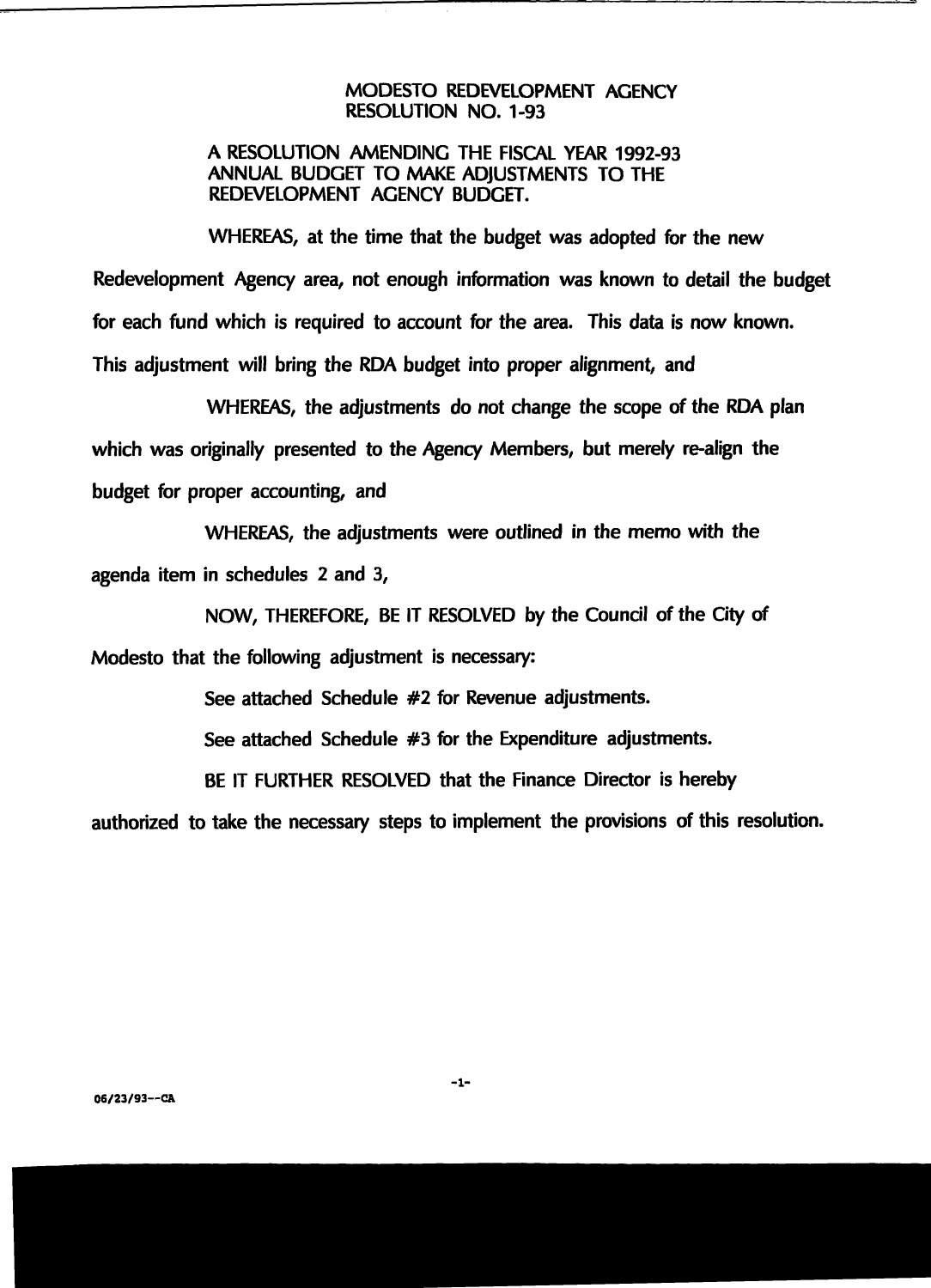**The foregoing resolution was introduced at <sup>a</sup> special meeting of the Redevelopment Agency of the City of Modesto held on the <sup>2</sup>nd day of February , 1993, by Agency Member Muratore , who moved its adoption, which motion being duly seconded by Agency Member Friedman was upon roll call carried and the resolution adopted by the following vote:**

**Agency Members: Cogdill, Dobbs, Friedman, Muratore, Patterson, Mayor Lang AYES:**

**Agency Members: None NOES:**

**Agency Members: Bird ABSENT:**

*w* **ATTEST: NORRINE C , Secretary**

**(SEAL)**

**APPROVED AS TO FORM:** By running By Read <u>MICHAEL</u>

**MICHAEL D. MILICH, General Counsel**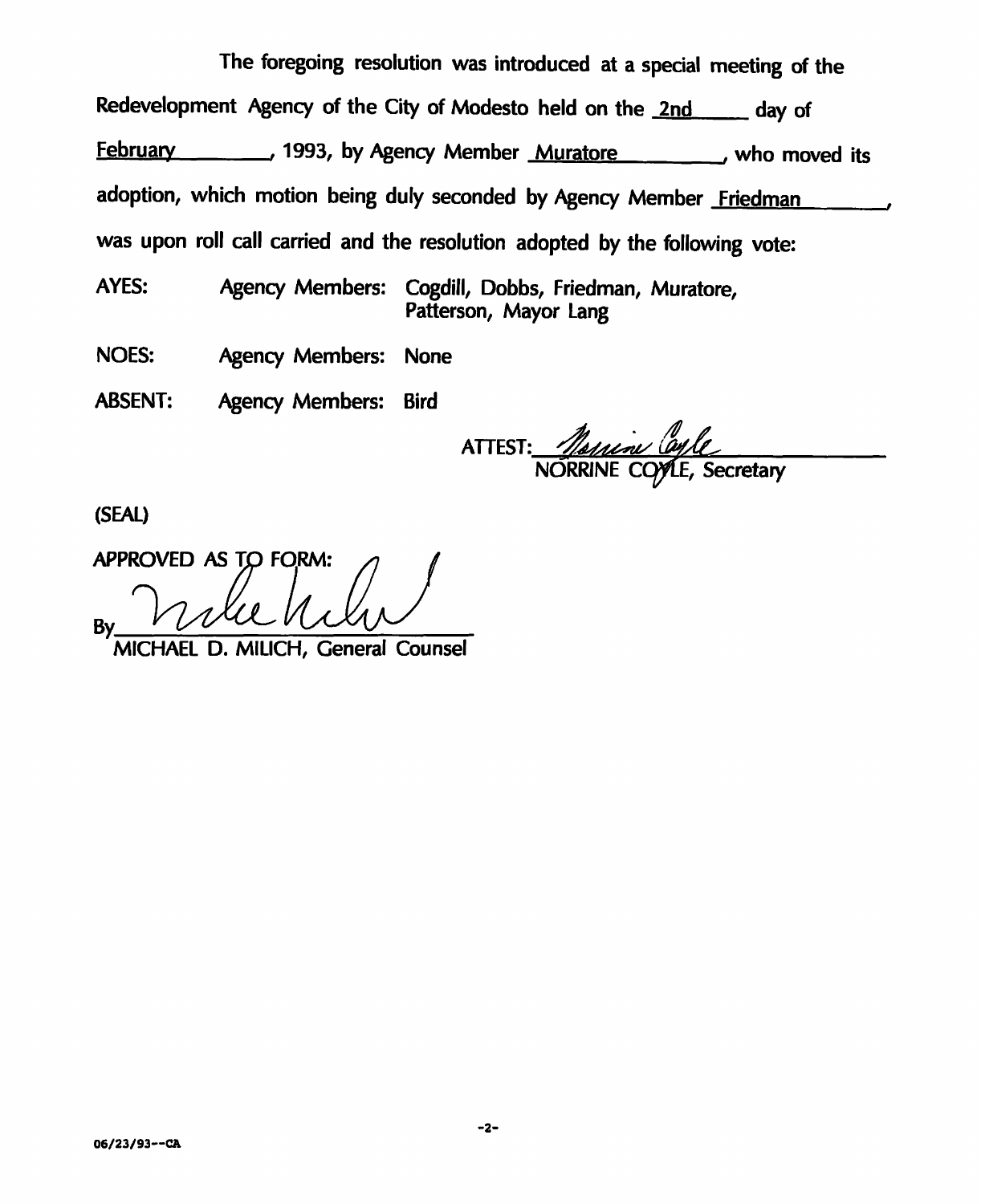• %

 $\mathcal{L}_{\bullet}$  .

## **RDA REVENUE BUDGET DETAIL - MIDYEAR '93**

 $\sim$ 

| 印   | <u> AOY</u>                  | <b>ORON</b>                  | <b>RSRC</b> | <b>DESCRIPTION</b>                    | <b>CUR-BUD</b> | <b>INC/DEC</b> | <b>AMENDED-BUD</b> |
|-----|------------------------------|------------------------------|-------------|---------------------------------------|----------------|----------------|--------------------|
|     | <b>COP DEBT SERVICE FUND</b> |                              |             |                                       |                |                |                    |
| 902 | 510                          | 9510                         | <b>1101</b> | CURRENT YR SECURED TÁXES              | O              |                |                    |
| 902 | 510                          | 9510                         | 1104        | DELINQUENT TAXES                      | 0              | 327,352        | 327,352            |
| 902 | 510                          | 9510                         | 1107        | CURRENT YR UNSECURED TAXES            | o              | 0<br>0         | o                  |
| 902 | 510                          | 9510                         | 1110        | SUFFLEMENTAL ROLL                     | O              | o              | 0                  |
| 902 | 510                          | 9510                         | 1116        | <b>IN-LIEU PROPERTY TAX</b>           | 0              | O              | O<br>0             |
| 902 | <b>510</b>                   | 9510                         | 1201        | <b>SALES TAX</b>                      |                | 60,000         | 60,000             |
| 902 | 510                          | 9510                         | 1210        | TRANSIENT OCCUPANCY TAX               | 0              | 0              | 0                  |
| 902 | 510                          | 9510                         | <b>3104</b> | HOMEOWNER PRPTY TAX EXEMP REP         | 0              | 0              | O                  |
| 902 | 510                          | 9510                         | 6101        | <b>INTEREST ON RANK ACCOUNTS</b>      | 0              | 0              | o                  |
| 902 | 510                          | 9510                         | 6201        | <b>LEASE OF LAND</b>                  | o              | 68,500         | 68,500             |
| 902 | 510                          | 9510                         | 8122        | REFUNDS AND DAMAGE RECOVERY           | 0              | 0              | Ū                  |
| 902 | 510                          | 9510                         | 8128        | PRIOR YEAR EXPENSE ABATEMENT          | 0              | 0              | 0                  |
| 902 | 510                          | 9510                         | 8155        | MISCELLANEOUS REVENUE                 | Ū              | 100,500        | 100,500            |
| 902 | 510                          | 9510                         | 8301        | OTHER FINANCING SOURCES               | 0              | 0              | o                  |
| 902 | 700                          | 7000                         | 9010        | TRANSFER IN FROM FUND 010 (TOT)       | 700,886        | 65,114         | 766,000            |
|     |                              |                              |             |                                       | 700,886        | 621,466        | 1,322,352          |
|     |                              |                              |             |                                       |                |                |                    |
|     |                              | <b>NEW DEBT SERVICE FUND</b> |             |                                       |                |                |                    |
| 903 | 510                          | 9510                         | 1101        | <b>CURRENT YR SECURED TAXES</b>       |                | 58,552         | 58,552             |
| 903 | 510                          | 9510                         | 1104        | <b>DELINQUENT TAXES</b>               |                | 0              | U                  |
| 903 | 510                          | 9510                         | 1107        | <b>CURRENT YR UNSECURED TAXES</b>     |                | O              | 0                  |
| 903 | 510                          | 9510                         | 1110        | SUPPLEMENTAL ROLL                     |                | 0              | 0                  |
| 903 | 510                          | 9510                         | 1116        | IN-LIEU FROFERTY TAX                  |                | 0              | 0                  |
| 903 | 510                          | 9510                         | 3104        | <b>NOMEOWNER PRPTY TAX EXEMP REPL</b> |                | 0              | 0                  |
| 903 | 510                          | 9510                         | 6101        | <b>INTEREST ON BANK ACCOUNTS</b>      |                | o              | o                  |
|     |                              |                              |             |                                       | 0              | 58,552         | 58,552             |
|     |                              |                              |             |                                       |                |                |                    |
|     |                              | <b>ADMINISTRATION FUND</b>   |             |                                       |                |                |                    |
| 905 | 020                          | 0290                         | 1101        | <b>CURRENT YR SECURED TAXES</b>       | 362,000        | (362,000)      | o                  |
| 905 | 020                          | 0290                         | 8155        | MISCELLANEOUS REVENUE                 | o              | 1,000          | 1,000              |
| 905 | <b>70D</b>                   | 7001                         | 9010        | TRANSFER IN FROM FUND 010 (losn)      |                | 122,000        | 122,000            |
|     |                              |                              |             | $\ddot{\phantom{a}}$                  | 362,000        | (239,000)      | 123,000            |
|     | HOUSING FUND                 |                              |             |                                       |                |                |                    |
| 906 | 140                          | 1459                         | 1101        | <b>CURRENT YR SECURED TAXES</b>       |                | 109,122        | 109,122            |
| 906 | 140                          | 1459                         | 1104        | <b>DELINQUENT TAXES</b>               |                | o              | O                  |
| 906 | 140                          | 1459                         | 1107        | CURRENT YR UNSECURED TAXES            |                | 0              | 0                  |
| 906 | 140                          | 1459                         | 1110        | SUPPLEMENTAL ROLL.                    |                | 0              | 0                  |
| 906 | 140                          | 1459                         | 1116        | <b>IN-LIEU PROPERTY TAX</b>           |                | o              | O                  |
| 906 | 140                          | 1459                         | <b>3104</b> | HOMEOWNER PRPTY TAX EXEMP REPL        |                | O              | Ū                  |
| 906 | 140                          | 1459                         | 6101        | <b>INTEREST ON BANK ACCOUNTS</b>      |                | Ū              | Ū                  |
| 906 | 140                          | 1459                         | 8155        | MISCELLANEOUS REVENUE                 | Ò              | 0              | o                  |
| 906 | 700                          | 7000                         | 9905        | TRANSFER IN FROM FUND 905             | 72,000         | (72,000)       | o                  |
|     |                              |                              |             |                                       | 72,000         | 37,122         | 109,122            |
|     |                              |                              |             |                                       |                |                |                    |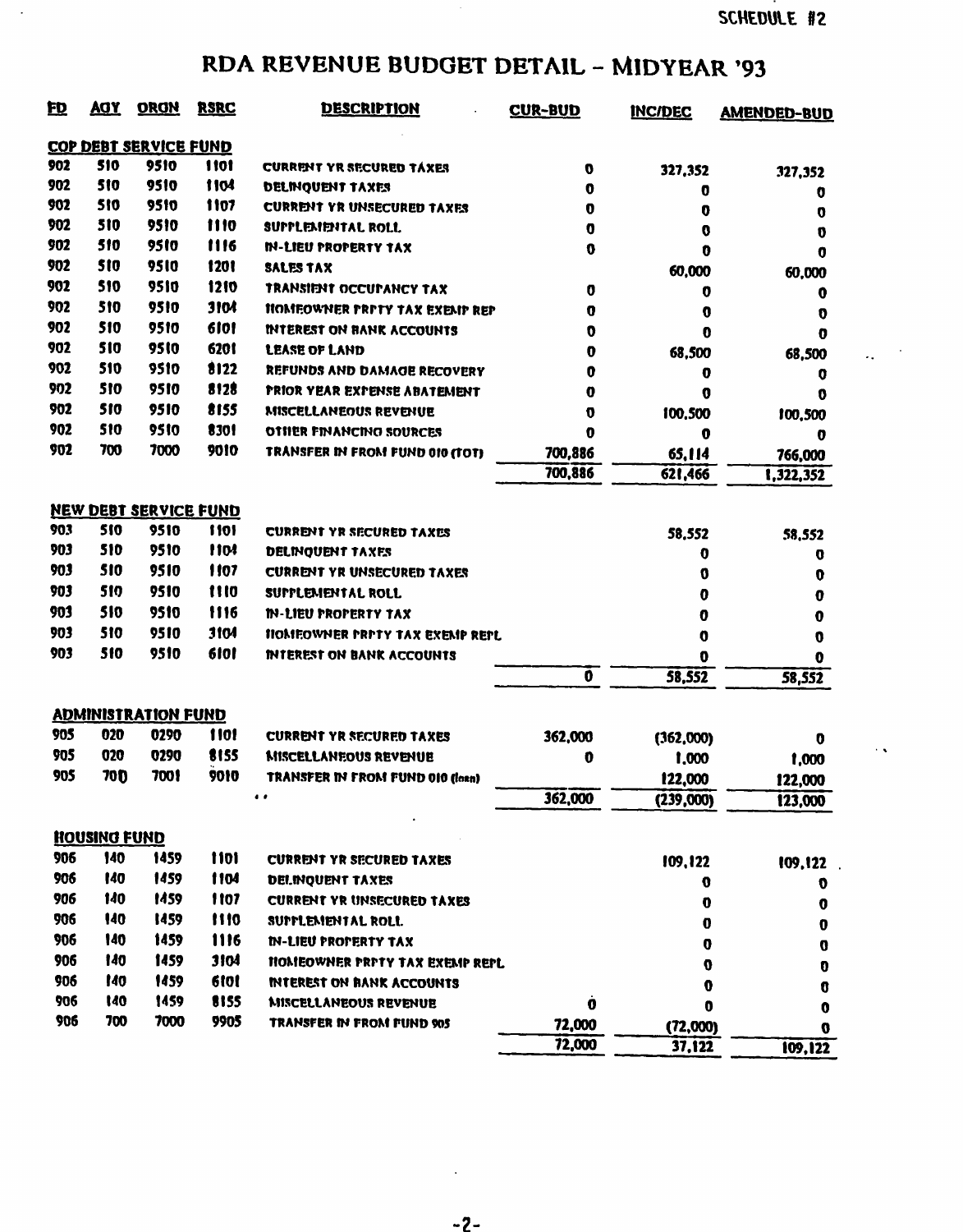### **RDA REVENUE BUDGET DETAIL - MIDYEAR '93**

| <u>FD</u> | <u>AOY</u>          | <b>ORGN</b> | <b>RSRC</b>     | <b>DESCRIPTION</b>                | <b>CUR-BUD</b> | <b>INC/DEC</b> | <b>AMENDED-BUD</b> |
|-----------|---------------------|-------------|-----------------|-----------------------------------|----------------|----------------|--------------------|
|           | <b>SCHOOLS FUND</b> |             |                 |                                   |                |                |                    |
| 907       | 020                 | 0292        | 1101            | <b>CURRENT YR SECURED TAXES</b>   |                | 50.164         | 50.164             |
| 907       | 020                 | 0292        | <b>1104</b>     | DELINOUENT TAXES                  |                | o              | o                  |
| 907       | 020                 | 0292        | 1107            | <b>CURRENT YR UNSECURED TAXES</b> |                | Ð              | o                  |
| 907       | 020                 | 0292        | 1110            | SUPPLEMENTAL ROLL                 |                | 0              | 0                  |
| 907       | 020                 | 0292        | 1116            | <b>IN-LIBU PROPERTY TAX</b>       |                | O              | 0                  |
| 907       | 020                 | 0292        | 31 <sub>0</sub> | HOMEOWNER PRPTY TAX EXEMP REPL    |                | 0              | o                  |
| 907       | 020                 | 0292        | 6101            | <b>INTEREST ON BANK ACCOUNTS</b>  |                | O              | O                  |
| 907       | 020                 | 0292        | 8155            | <b>MISCELLANEOUS REVENUE</b>      | o              | 1.500          | 1.500              |
| 907       | 700                 | 7000        | 9905            | TRANSFER IN FROM FUND 905         | 67,000         | (67,000)       | O                  |
|           |                     |             |                 |                                   | 67,000         | (15,336)       | 51,664             |
|           |                     |             |                 |                                   |                |                |                    |

•

| 1,201,886 | 462,804 | 1.664.690 |
|-----------|---------|-----------|
|           |         |           |

 $\mathcal{A}^{\pm}$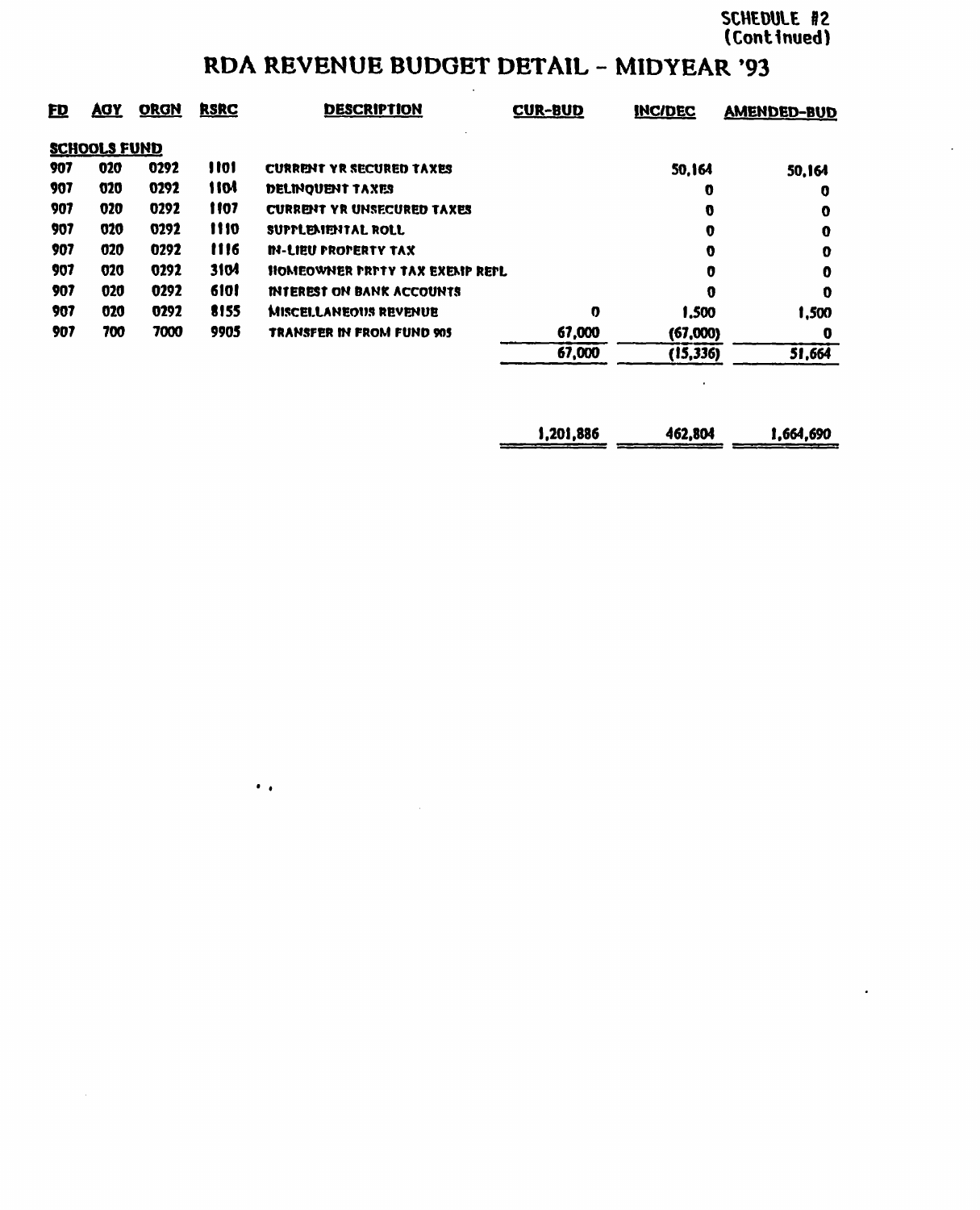### **RDA EXPENSE BUDGET DETAIL - MIDYEAR '93**

 $\langle \rangle$ 

| <u>ED</u> | AGY. | <b>ORGN</b>                  | <b>OBIT</b> | <b>DESCRIPTION</b>               | <b>CUR-BUD</b>     | <b>INC/DEC</b> | <b>AMENDED-BUD</b> |
|-----------|------|------------------------------|-------------|----------------------------------|--------------------|----------------|--------------------|
|           |      | <b>COP DEBT SERVICE FUND</b> |             |                                  |                    |                |                    |
| 902       | 120  | <b>DS90</b>                  | 0151        | <b>FRINCIPAL RETIREMENT</b>      | 500,000            | 0              | 500,000            |
| 902       | 120  | <b>DS90</b>                  | 0452        | INTEREST EXPENSE                 | 1,477,535          | (2, 535)       | 1,475,000          |
| 902       | 120  | DS90                         | 0461        | TRUSTEE FEES                     | O                  | 11,000         | 11,000             |
| 902       | 120  | <b>DS90</b>                  | 0429        | OTHER SPECIAL CHARGES (ST. ERAF) | n                  | 46,300         | 46,300             |
| 902       | 120  | <b>DS90</b>                  | 0432        | PROPERTY TAX COLLECTION FEE      | A                  | 6,000          | 6,000              |
|           |      |                              |             |                                  | 1,977,535          | 60,765         | 2,038,300          |
|           |      | <b>NEW DEBT SERVICE FUND</b> |             |                                  |                    |                |                    |
| 903       | 120  | <b>DS91</b>                  | 015 I       | PRINCIPAL RETIREMENT             | A                  | 52,552         | 52,552             |
| 903       | 120  | <b>DS91</b>                  | 0112        | PROPERTY TAX COLLECTION FEE      | Å                  | 6,000          | 6,000              |
|           |      |                              |             |                                  | $\bar{\mathbf{0}}$ | 58,552         | 58,552             |
|           |      | <b>ADMINISTRATION FUND</b>   |             |                                  |                    |                |                    |
| 905       | 020  | 0290                         | 01 I 0      | SALARIES AND WAGES, REGULAR<br>A | 4,200              | 0              |                    |
| 905       | 020  | 0290                         | 0150        | LIFE INSURANCE                   | 0                  | 0              | 4,200<br>o         |
| 905       | 020  | 0290                         | 0151        | <b>HEALTH INSURANCE</b>          | O                  | 0              | o                  |
| 905       | 020  | 0290                         | 0152        | <b>DENTAL INSURANCE</b>          | 0                  | 0              | 0                  |
| 905       | 020  | 0290                         | 0153        | <b>VISION INSURANCE</b>          | 0                  | 0              | o                  |
| 905       | 020  | 0290                         | 0154        | DISABILITY INSURANCE             | 0                  | 0              | o                  |
| 905       | 020  | 0290                         | 0155        | <b>MEDICARE</b>                  | 61                 | 0              | 61                 |
| 905       | 020  | 0290                         | 0160        | PUBLIC ENITLOYEE RETIRENENT SYS  | 167                | 0              | 167                |
| 905       | 020  | 0290                         | 0161        | DEFERRED COMPENSATION            | 0                  | 0              | o                  |
| 905       | 020  | 0290                         | 0162        | WORKERS' COMPENSATION            | 38                 | 0              | 38                 |
| 905       | 020  | 0290                         | 0163        | ANNUAL PHYSICAI. EXAMINATION     | o                  | 0              | 0                  |
| 905       | 020  | 0290                         | 016ł        | UNEMPLOYMENT INSURANCE           | 0                  | 0              | O                  |
| 905       | 020  | 0290                         | 0166        | <b>EMPLOYEE ASSISTANCE</b>       | 0                  | o              | o                  |
| 905       | 020  | 0290                         | 0201        | POSTADE                          | 1,500              | 0              | 1,500              |
| 905       | 020  | 0290                         | 0202        | MAIL SERVICES - NISIDE           | 0                  | 0              | O                  |
| 905       | 020  | 0290                         | 0204        | PRINTINO SERVICES - INSIDE       | 1,286              | 0              | 1,286              |
| 905       | 020  | 0290                         | 0207        | CONFERENCE EXPENSES              | 1,606              | o              | 1,606              |
| 905       | 020  | 0290                         | 0208        | <b>BUSINESS EXPENSES</b>         | 2,000              | 0              | 2,000              |
| 905       | 020  | 0290                         | 0209        | <b>TRAINING EXPENSES</b>         | 1,633              | o              | 1,633              |
| 905       | 020  | 0290                         | 0210        | UTILITIES                        | 0                  | 0              | U                  |
| 905       | 020  | 0290                         | 0217        | PIOTOCOPY-RENT.SERVICE.SUPPLY    | 0                  | 0              | o                  |
| 905       | 020  | 0290                         | 0218        | EQUIPMENT POOL RENTAL            | 0                  | 0              | O                  |
| 905       | U20  | <b>0290</b>                  | 0230        | ADVERTISING                      | 4,000              | o              | 4,000              |
| 905       | 020  | 0290                         | 0235        | SERVICES, PROFESSIONAL & OTHER   | 93,000             | (15,000)       | 78,000             |
| 905       | 020  | 0290                         | 0245        | DELIVERY SERVICES                | 500                | o              | 500                |
| 905       | 020  | 0290                         | 0255        | SERVICES CITY FORCES             | 43,670             | (32, 753)      | 10,917             |
| 905       | 020  | 0290                         | 0301        | OFFICE SUPPLIES                  | 500                | o              | 500                |
| 905       | 020  | 0290                         | 0302        | <b>BOOKS AND PERIODICALS</b>     | 200                | O              | 200                |
| 905       | 020  | 0290                         | 0401        | MEMBERSHIPS AND DUES             | 1,300              | O              | 1,300              |
| 905       | 020  | 0290                         | 0430        | <b>TAXES</b>                     | 15,000             | O              | 15,000             |
| 905       | 020  | 0290                         | 0432        | <b>PROPERTY TAX COLLECTIONS</b>  | O                  | 0              | U                  |
| 905       | 020  | 0290                         | 1006        | TOURISM                          | O                  | 0              | o                  |
| 905       | 700  | 7000                         | 7113        | TRANSFER OUT TO FUND 113         | o                  | 0              | O                  |
| 905       | 700  | 7000                         | 7906        | TRANSFER OUT TO FUND 906         | 72,000             | (72,000)       | o                  |
| 905       | 700  | 7000                         | 7907        | TRANSFER OUT TO FUND 907         | 67,000             | (67,000)       | o                  |
|           |      |                              |             |                                  | 309,664            | (186, 753)     | 122,911            |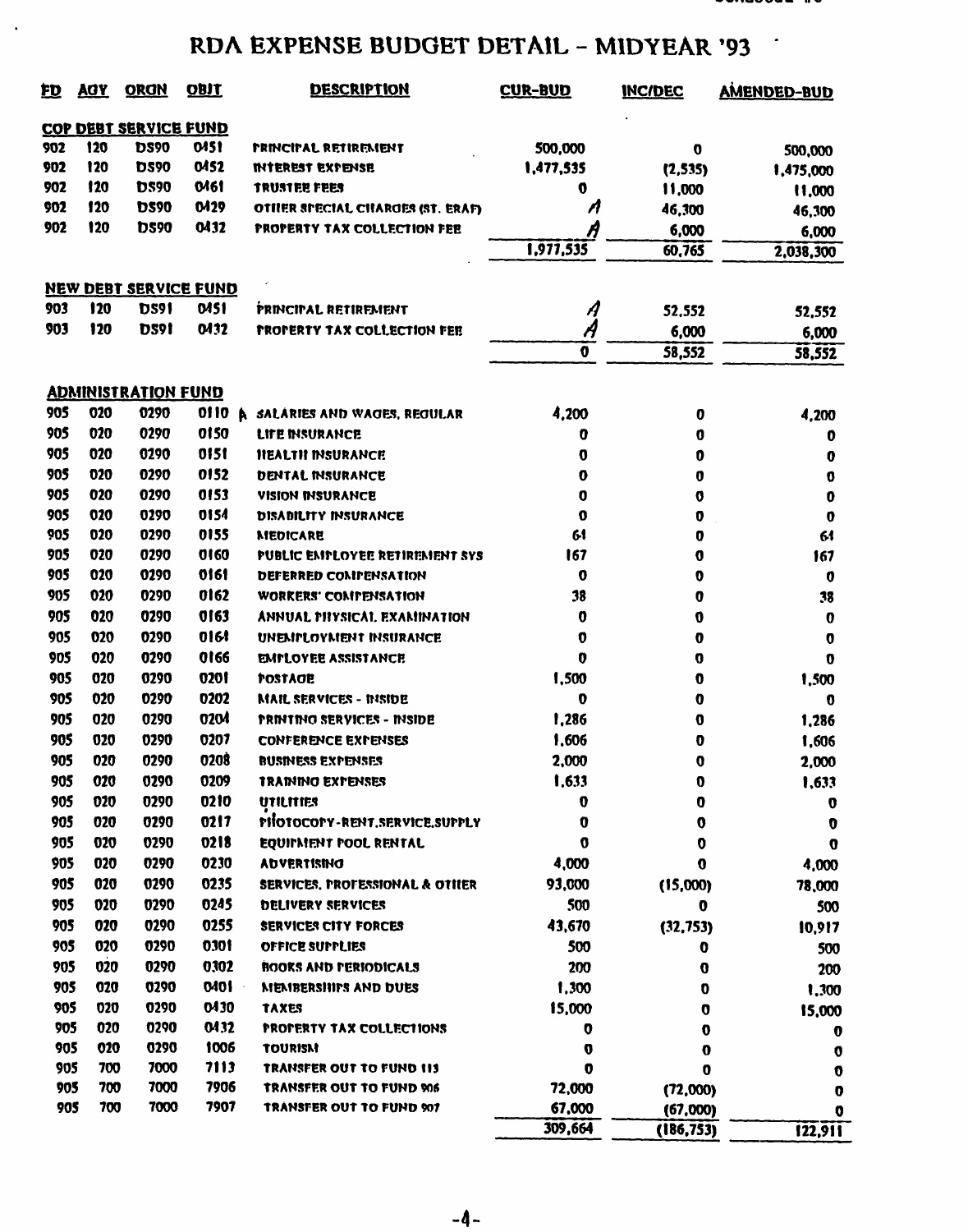## **RDA EXPENSE BUDGET DETAIL - MIDYEAR '93**

| <u>FD</u> | <u>ACY</u>   | <b>ORGN</b>         | <b>OBJT</b> | <b>DESCRIPTION</b>             | <b>CUR-BUD</b> | <b>INC/DEC</b> | <b>AMENDED-BUD</b> |
|-----------|--------------|---------------------|-------------|--------------------------------|----------------|----------------|--------------------|
|           | HOUSING FUND |                     |             | w                              |                |                |                    |
| 906       | 140          | 1459                | 01 I 0      | SALARIES AND WAGES, REGULAR    | 23,502         | o              | 23.502             |
| 906       | 140          | 1459                | 0111        | VACATION                       | 1,646          | O              | 1,646              |
| 906       | 140          | 1459                | 0112        | SICK LEAVE                     | 715            | 0              | 715                |
| 906       | 140          | 1459                | 0113        | COMP TIME OFF                  | 156            | o              | 156                |
| 906       | 140          | 1459                | 0114        | <b>IIOLIDAY, REGULAR</b>       | 947            | O              | 947                |
| 906       | 140          | 1459                | 0115        | HOLIDAY CTO                    | 98             | $\mathbf 0$    | 98                 |
| 906       | 140          | 1459                | 0116        | <b>MACLEAVE</b>                | 180            | 0              | 180                |
| 906       | 140          | 1459                | 0117        | JURY DUTY                      | 22             | 0              | 22                 |
| 906       | 140          | 1459                | 0118        | MILITARY LEAVE                 | $\mathbf{H}$   | 0              | $\mathbf{1}$       |
| 906       | 140          | 1459                | 0119        | BEREAVEMENT LEAVE              | 25             | 0              | 25                 |
| 906       | 140          | 1459                | 0121        | WORK COMP - SICK LEAVE NONTAX  | O              | 0              | 0                  |
| 906       | 140          | 1459                | 0122        | <b>INTERVIEW LEAVE PAY</b>     | $\mathbf o$    | 0              | 0                  |
| 906       | 140          | 1459                | 0127        | VACATION CASII OUT             | $\bf{o}$       | 0              | 0                  |
| 906       | 140          | 1459                | 0128        | SICK LEAVE CASH OUT            | O              | 0              | O                  |
| 906       | 140          | 1459                | 0150        | <b>LIFE INSURANCE</b>          | 198            | o              | 198                |
| 906       | 140          | 1459                | 0151        | <b>HEALTH INSURANCE</b>        | 1,644          | 0              | 1,644              |
| 906       | 140          | 1459                | 0152        | <b>DENTAL MISURANCE</b>        | 303            | 0              | 303                |
| 906       | 140          | 1459                | 0153        | VISION INSURANCE               | 102            | 0              | 102                |
| 906       | 140          | 1459                | 0154        | <b>DISABILITY INSURANCE</b>    | 197            | 0              | 197                |
| 906       | 140          | 1459                | 0155        | <b>MEDICARE</b>                | 0              | O              | 0                  |
| 906       | 140          | 1459                | 0160        | PUBLIC EMPLOYEE RETIREMENT SYS | 4,054          | O              | 4,054              |
| 906       | 140          | 1459                | 0161        | DEFERRED COMPENSATION          | 273            | 0              | 273                |
| 906       | 140          | 1459                | 0162        | WORKERS' COMPENSATION          | 126            | 0              | 126                |
| 906       | 140          | 1459                | 0163        | ANNUAL PIIYSICAL EXAMINATION   | 225            | 0              | 225                |
| 906       | 140          | 1459                | 0164        | UNEMPLOYMENT INSURANCE         | 33             | 0              | 33                 |
| 906       | 140          | 1459                | 0166        | <b>EMPLOYEE ASSISTANCE</b>     | $\mathbf{14}$  | o              | $\mathbf{I}$       |
| 906       | 140          | 1459                | 0255        | <b>SERVICES CITY FORCES</b>    | O              | 10,918         | 10,918             |
| 906       | 140          | 1459                | 9990        | <b>SERVICE CREDITS</b>         | o              | 0              | O                  |
|           |              |                     |             |                                | 34,471         | 10,918         | 45,389             |
|           |              | <b>SCHOOLS FUND</b> |             | J                              |                |                |                    |
| 907       | 020          | 0292                | 0235        | SERVICES, PROFESSIONAL & OTHER | 67,000         | (37, 171)      | 29,829             |
| 907       | 020          | 0292                | 0255        | SERVICES CITY FORCES           | o              | 21,835         | 21,835             |
|           |              |                     |             | ÷                              | 67,000         | (15, 336)      | 51,664             |
|           |              |                     |             |                                | 2,388,670      | (71, 854)      | 2,316,816          |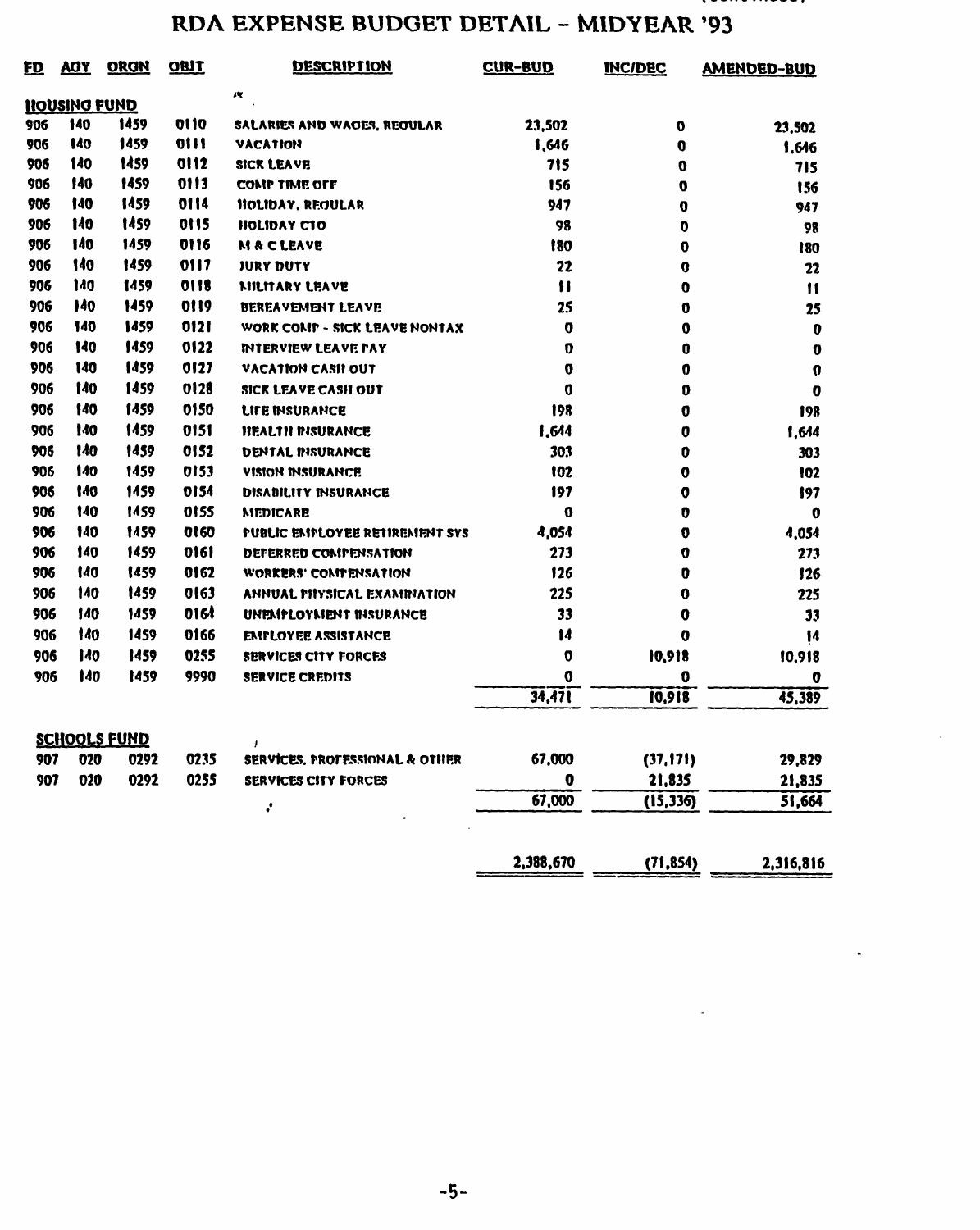#### **MODESTO REDEVELOPMENT AGENCY RESOLUTION NO. 2-93**

**A RESOLUTION ACCEPTING A LOAN FROM THE CITY OF MODESTO GENERAL FUND.**

**WHEREAS, State law requires that tax increment money may only be used to reimburse RDA indebtedness, and**

**WHEREAS, the new redevelopment area does not yet have other revenue sources to pay administrative expenses,**

**WHEREAS a loan from the City of Modesto to the Redevelopment Agency would be in compliance with State law, and**

**WHEREAS, it is anticipated that because of the semiannual timing of property tax collections, the Redevelopment Agency would be able to pay the loan back to the City with tax increment money within an 18-month period,**

**NOW, THEREFORE, BE IT RESOLVED by the Redevelopment Agency that it hereby accepts a loan from the City of Modesto General Fund in the amount of \$122,000 to provide the Agency with sufficient money to cover administrative costs.**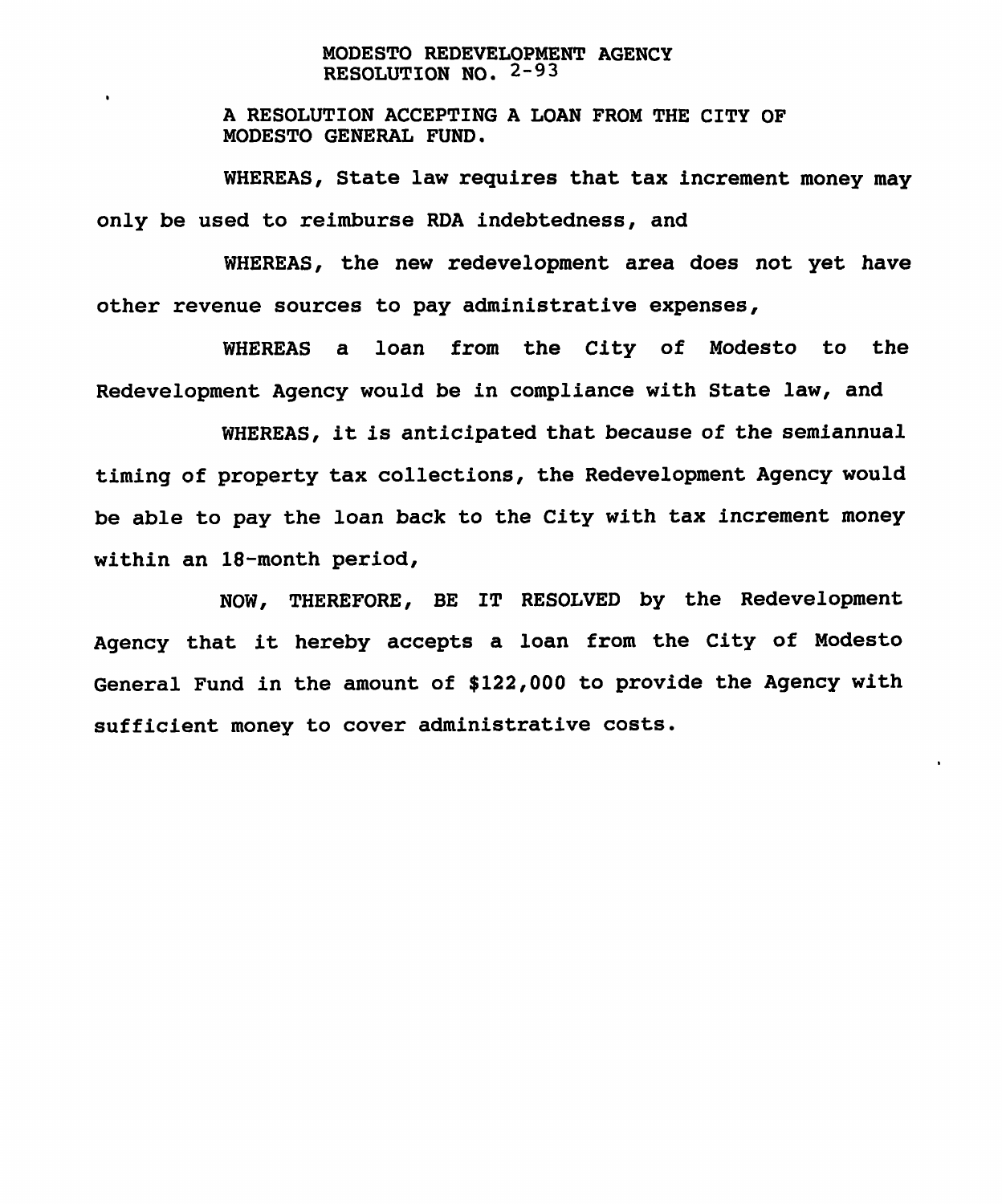**The foregoing resolution was introduced at a special meeting of the Redevelopment Agency of the City of Modesto held on the 2nd day of February , 1993, by Agency Member , who moved its adoption, which motion being Muratore Friedman duly seconded by Agency Member , was upon roll call carried and the resolution adopted by the following vote: Cogdill, Dobbs, Friedman, Muratore, Patterson, Chairperson Lang AYES: Agency Members: NOES: Agency Members: None ABSENT: Agency Members: Bird**

**NORRINE COYLE , \$ecretary ATTEST:**

**^**

**(SEAL)**

**APPROVED AS TO FORM: By MICHAEL D. MILICH, Acting General Counsel**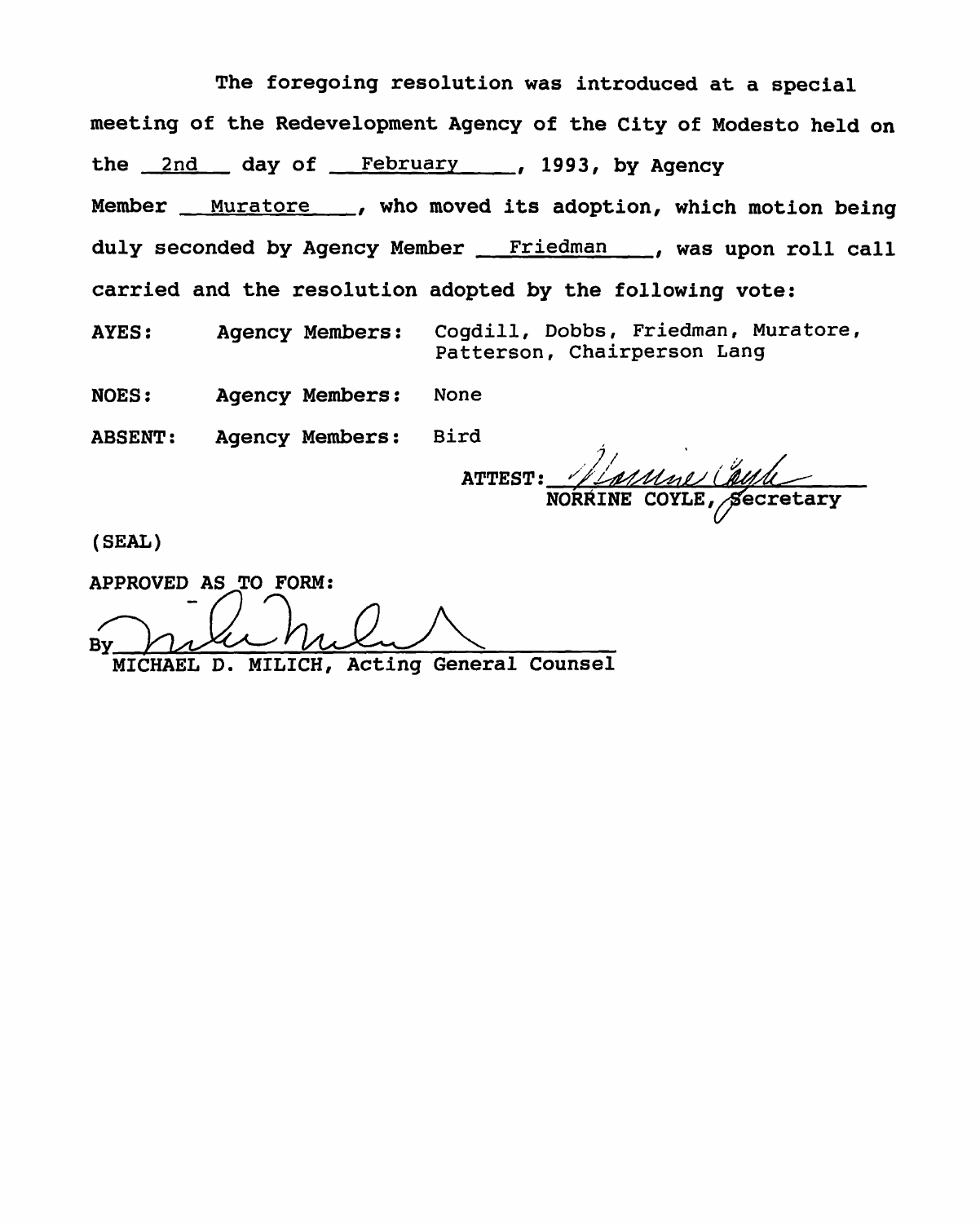#### MODESTO REDEVELOPMENT AGENCY RESOLUTION NO. 3-93

#### A RESOLUTION APPROVING AN AGREEMENT BETWEEN THE MODESTO REDEVELOPMENT AGENCY AND SACRAMENTO VALLEY LIMITED PARTNERSHIP TO INSTALL CELLULAR TELEPHONE ANTENNAS ON THE RED LION HOTEL

BE IT HEREBY RESOLVED by the Redevelopment Agency of the City of Modesto that the agreement between the Redevelopment Agency and Sacramento Valley Limited Partnership to install cellular telephone antennas on the Red Lion Hotel be, and it is hereby approved.

BE IT FURTHER RESOLVED that the execution of said agreement by the designated agency officials be authorized.

The foregoing resolution was introduced at a special meeting of the Redevelopment Agency of the City of Modesto held on the 2nd day of February, 1993, by Agency Member **Patterson »** who moved its adoption, which motion being duly seconded by Agency Member **cogdill** , was upon roll call carried and the resolution adopted by the following vote:

AYES: Agency Members:

**Cogdill, Dobbs, Friedman, Muratore, Patterson, Mayor Lang**

NOES: Agency Members: **None**

ABSENT: Agency Members: **Bird**

o ATTEST:

Secretary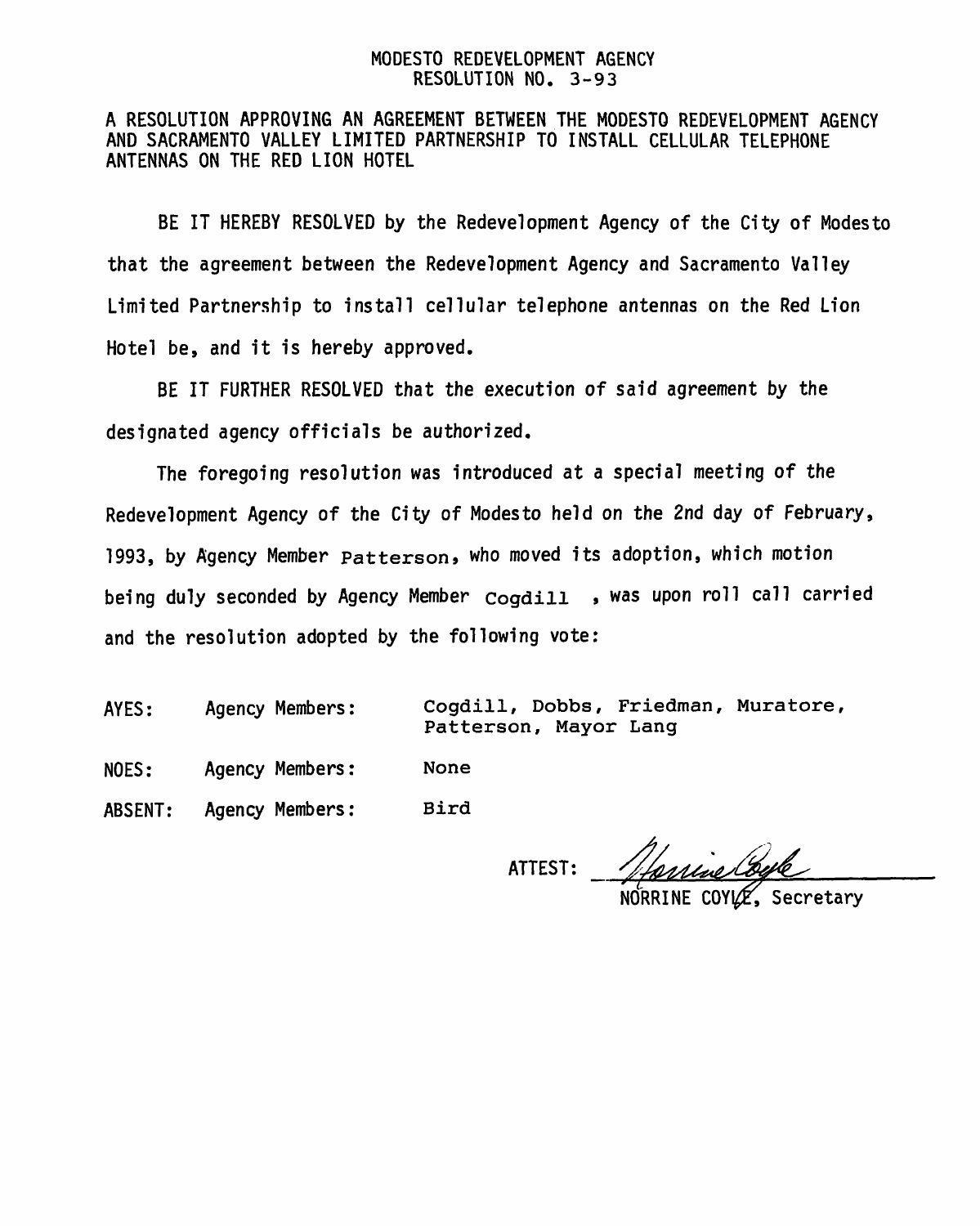#### MODESTO REDEVELOPMENT AGENCY RESOLUTION NO. 4-93

<sup>A</sup> RESOLUTION ACCEPTING THE RESIGNATION OF RICHARD HARRIMAN FROM THE CITIZENS REDEVELOPMENT ADVISORY COMMISSION , EFFECTIVE MARCH 16, 1993

WHEREAS, Richard Harriman was appointed <sup>a</sup> member of the Citizens Redevelopment Advisory Commission on August 25, 1992; and

WHEREAS, Richard Harriman has tendered his resignation from the Citizens Redevelopment Advisory Commission, effective March 16, 1993,

NOW, THEREFORE BE IT RESOLVED that the resignation of Richard Harriman from the Citizens Redevelopment Advisory Commission be, and hereby is accepted.

BE IT FURTHER RESOLVED that the Redevelopment Agency of the City of Modesto, on its own behalf, and on behalf of the citizens of this City, hereby expresses its sincere appreciation to Richard Harriman for his service to the community.

The foregoing resolution was introduced at <sup>a</sup> special meeting of the Redevelopment Agency of the City of Modesto held on the 16th day of March , 1993, by Agency member Friedman, who moved its adoption, which motion being duly seconded by Agency member Bird, was upon roll call carried and the resolution adopted by the following vote:

AYES: Agency members: Bird, Cogdill , Dobbs, Friedman, Muratore, Patterson, Chairperson Lang

NOES: Agency members: None

ABSENT: Agency members: None

ATTEST:

NORRINE COYLE/Secretary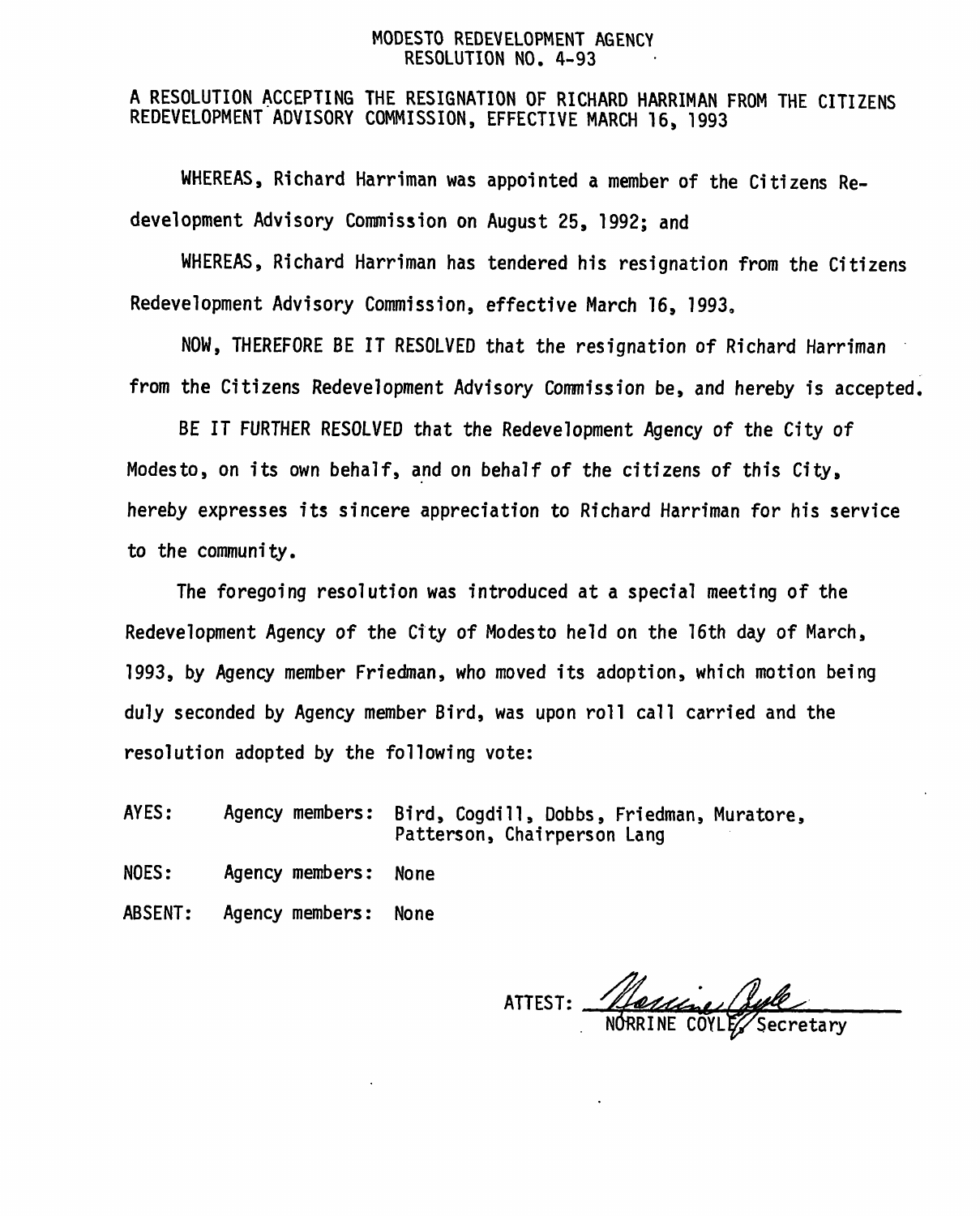#### **MODESTO REDEVELOPMENT AGENCY RESOLUTION NO. 5-93**

**A RESOLUTION APPROVING AN AGREEMENT BETWEEN THE REDEVELOPMENT AGENCY OF THE CITY OF MODESTO AND ELS/ELBANSANI AND LOGAN ARCHITECTS TO FACILITATE A MASTER PLAN OF THE REDEVELOPMENT AREA**

**BE IT HEREBY RESOLVED by the Redevelopment Agency of the City of Modesto that the agreement between the Agency and ELS/Elbansani and Logan Architects to facilitates master plan of the Redevelopment Area be and it is hereby approved.**

**BE IT FURTHER RESOLVED that the execution of said agreement by the designated Agency officials be authorized.**

**The foregoing resolution was introduced at a special meeting of the Redevelopment Agency of the City of MOdesto held on the 23rd day of March, 1993, by Agency member** Friedman **, who moved its adoption, which motion being duly seconded by Agency member** Cogdill **call carried and the resolution adopted by the following vote: , was upon roll**

None **Agency members: Agency members: AYES: NOES:**

**ABSENT: Agency members:**

Bird, Cogdill, Dobbs, Friedman, Muratore, Patterson, Mayor Lang None

ATTEST: *Marine Cou*e

**NOKRINE COYLE^ Secretary**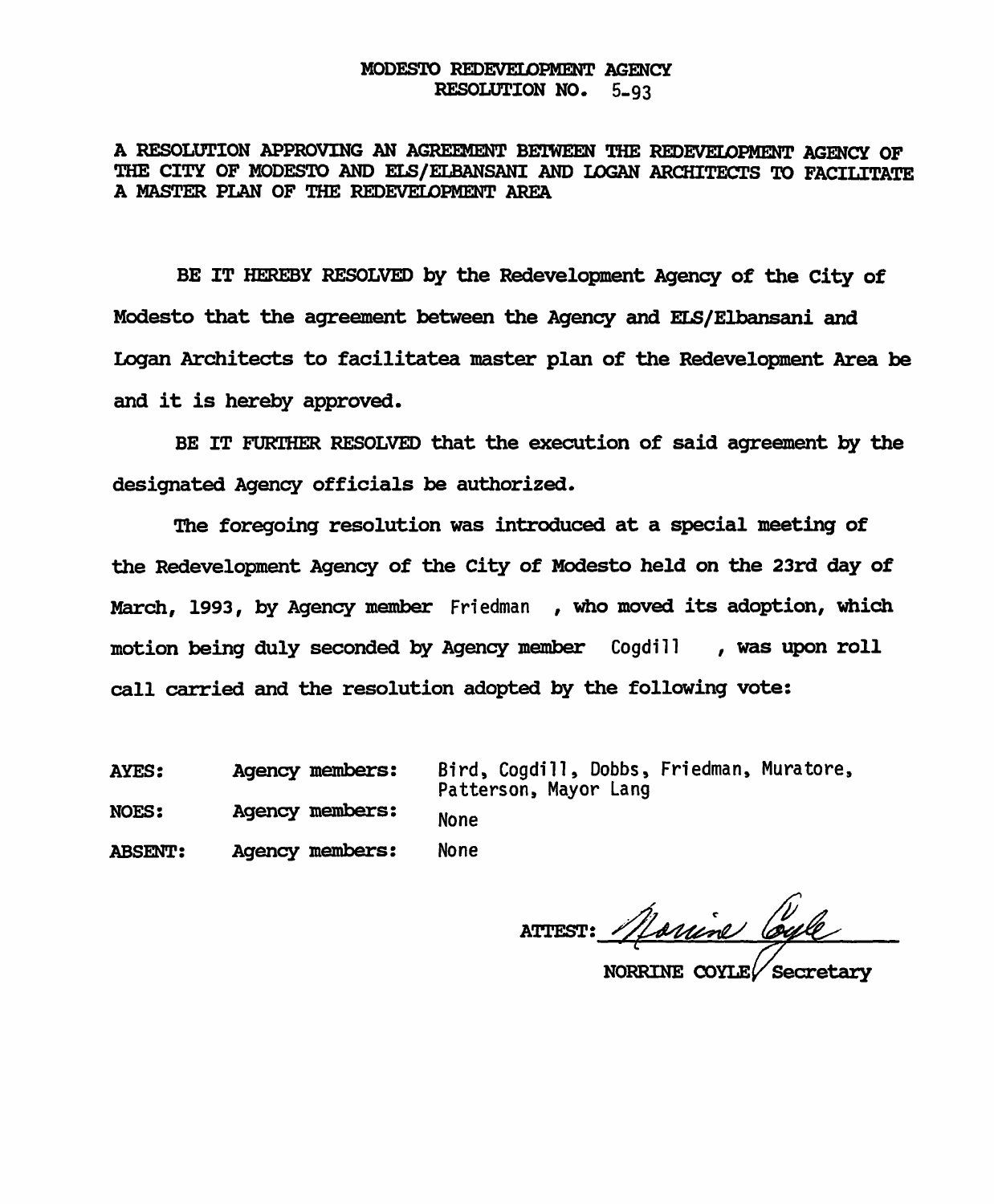#### **MODESTO REDEVELOPMENT AGENCY RESOLUTION NO. 6-<sup>93</sup>**

**A RESOLUTION APPROVING AN APPROPRIATION TRANSFER OF \$32,140 FROM CONTINGENCY RESERVE TO PAY FOR A FACILITATOR FOR THE MASTER PLAN OF THE REDEVELOPMENT AREA**

**BE IT RESOLVED by the Redevelopment Agency of the City of Modesto that the following appropriation transfer is approved:**

| FROM: | RDA Contingency Reserve | \$32,140 |
|-------|-------------------------|----------|
|       | (902 800 8000 8003)     |          |

**TO: RDA Administration Fund \$32,140 (905 020 0290 0235 )**

**Funds are needed to pay for the facilitator for the Master Plan of the Redevelopment Area.**

**The foregoing resolution was introduced at <sup>a</sup> special meeting of the Redevelopment Agency of the City of Modesto on the <sup>23</sup>rd day of March, <sup>1993</sup>, by Agency member Friedman, who moved its adoption, which motion being duly seconded by Agency member Cogdill , was upon roll call carried and the resolution adopted by the following vote:**

- **Agency members: Bird, Cogdill, Dobbs , Friedman, Muratore, Patterson, Mayor Lang AYES:**
- **NOES: Agency members: None**
- **ABSENT: Agency members: None**

**ATTEST: COYL^NORRINE Secretary**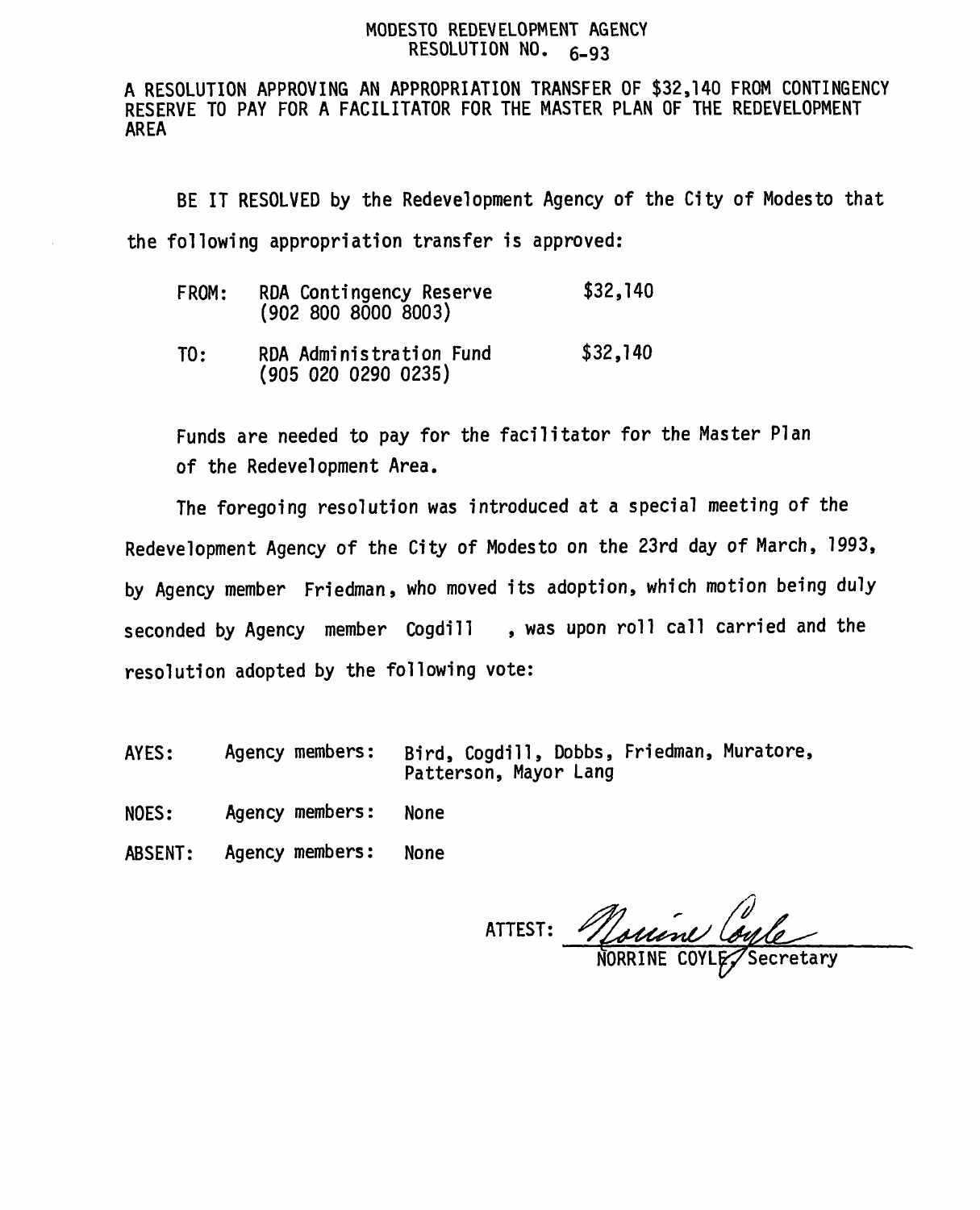#### MODESTO REDEVELOPMENT AGENCY RESOLUTION NO. 7-93

A RESOLUTION APPOINTING ANTHONY VARNI TO THE REDEVELOPMENT ADVISORY COMMISSION ( MEMBER AT LARGE )

WHEREAS, Section 33200 of the Community Redevelopment Law authorizes the City Council in it'<sup>s</sup> capacity of Redevelopment Agency members, to appoint members to various Boards and Commissions;

NOW , THEREFORE , BE IT RESOLVED by the Redevelopment Agency of the City of Modesto as follows:

SECTION 1. The following person is hereby appointed to the Redevelopment Advisory Commission for the term indicated:

> Anthony Varni 4416 Fara Biundo Drive Modesto, Ca. 95355 Term to expire 12/31/94

SECTION <sup>2</sup>. The Secretary is hereby directed to transmit <sup>a</sup> copy of this resolution to the newly appointed member of the Redevelopment Advisory Commission and the Secretary thereof.

The foregoing resolution was introduced at <sup>a</sup> special meeting of the Redevelopment Agency of the City of Modesto held on the 6th day of April, 1993, by Agency member Friedman, who moved its adoption, which motion being duly seconded by Agency member Dobbs, was upon roll call carried and the resolution adopted by the following vote:

AYES: Agency members:

Bird , Cogdill , Dobbs , Friedman, Muratore , Patterson, Chairperson Lang

- NOES: Agency members: None
- ABSENT: Agency members: None

NORRINE COYLE, Secretary ATTEST: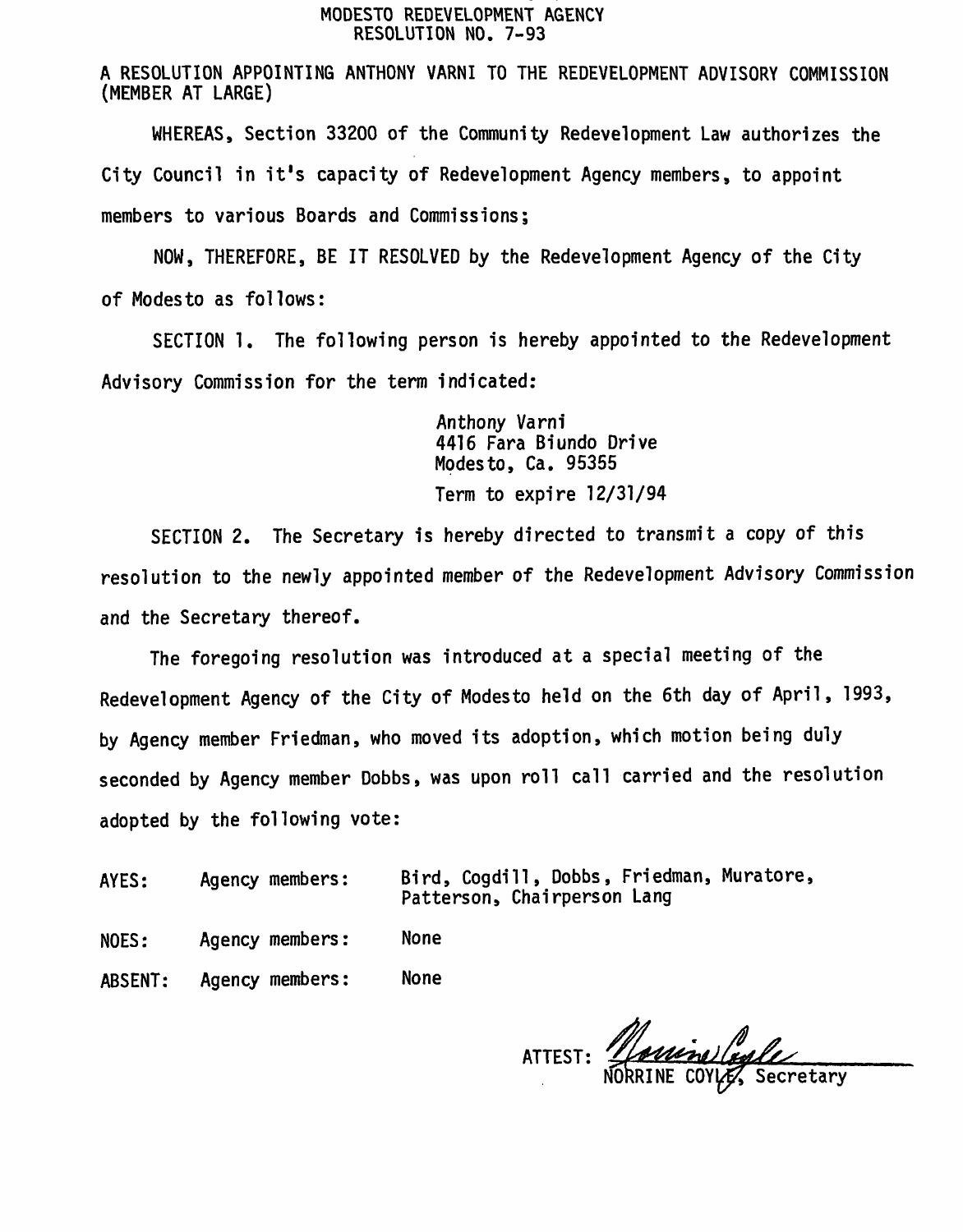#### MODESTO REDEVELOPMENT AGENCY RESOLUTION NO. 8-93

A RESOLUTION APPOINTING ROBERT WIRTH TO THE REDEVELOPMENT ADVISORY COMMISSION (BUSINESS OWNER )

WHEREAS , Section <sup>33200</sup> of the Community Redevelopment Law authorizes the City Council in it's capacity of Redevelopment Agency members, to appoint members to various Boards and Commissions;

NOW, THEREFORE, BE IT RESOLVED by the Redevelopment Agency of the City of Modesto as follows:

SECTION 1. The following person is hereby appointed to the Redevelopment Advisory Commission for the term indicates:

> Robert Wirth 1400 Cloverwood Avenue Modesto, Ca. 95355 Term to expire 12/31/94

SECTION 2. The Secretary is hereby directed to transmit a copy of this resolution to the newly appointed member of the Redevelopment Advisory Commission and the Secretary thereof.

The foregoing resolution was introduced at a special meeting of the Redevelopment Agency of the City of Modesto held on the 6th day of April , 1993, by Agency member Friedman, who moved its adoption, which motion being duly seconded by Agency member Dobbs, was upon roll call carried and the resolution adopted by the following vote:

AYES: Agency members:

Bird, Cogdill , Dobbs, Friedman, Muratore, Patterson, Chairperson Lang

NOES: Agency members: None

ABSENT: Agency members: None

ATTEST: *'&L* NORRINE COYLE, Secretary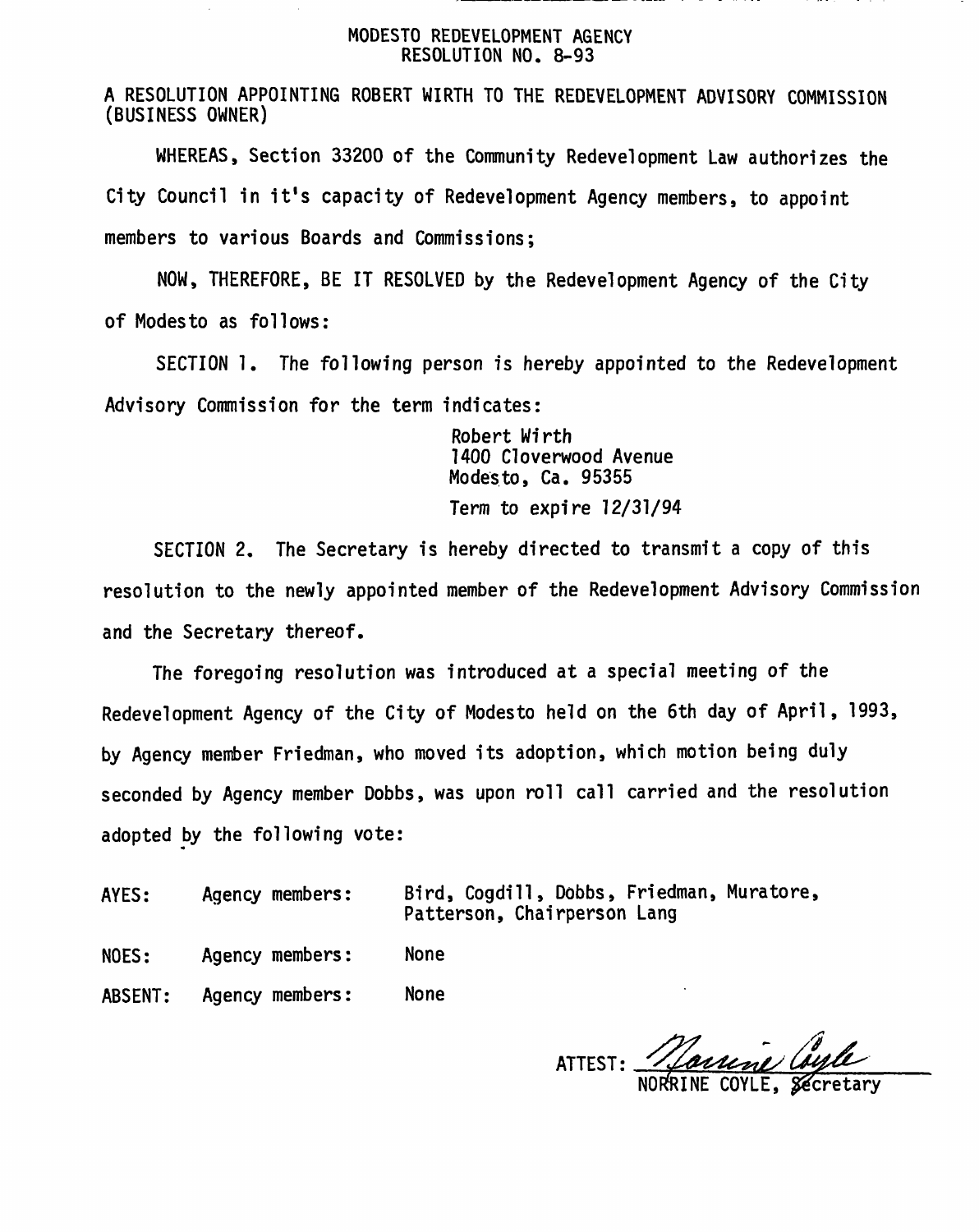#### **REDEVFI,OPMKNT AGENCY OF THF. CITY OF MODESTO**

#### RESOLUTION NO. 9 -93

#### RESOLUTION APPROVING, AUTHORIZING AND DIRECTING EXECUTION OF A REIMBURSEMENT AGREEMENT AND AUTHORIZING AND DIRECTING CERTAIN ACTIONS WITH RESPECT THERETO

RESOLVED, by the Redevelopment Agency of the City of Modesto (the "Agency"), as follows:

WHEREAS, the City of Modesto, California (the "City"), working together with the Modesto Public Financing Authority (the "Authority"), is proposing to proceed with <sup>a</sup> lease financing; and

WHEREAS, in connection therewith, the City proposes to refinance the construction of certain community center improvements by providing for an advance deposit of lease payments due by the City to the Redevelopment Agency of the City of Modesto (the "Agency"), under <sup>a</sup> lease agreement, dated as of May 15, 1991, by and between the Agency and the City, and providing for the defeasance of certain certificates of participation executed and delivered by First Interstate Bank of California, as trustee, under <sup>a</sup> trust agreement, dated as of May 15, 1991, by and among the City, the Agency and such trustee, in the principal amount of \$24,945,000, of which \$24,280,<sup>000</sup> aggregate principal amount is currently outstanding;

WHEREAS, the document below specified has been filed with the Agency, and the members of the Agency, with the aid of its staff, have reviewed said document;

NOW, THEREFORE, it is hereby ORDERED and DETERMINED, as follows:

*Section 1.*<sup>A</sup> reimbursement agreement, between the City and the Redevelopment Agency of the City of Modesto (the "Reimbursement Agreement"), relating to the application of <sup>a</sup> portion of the tax increment revenues accruing to the Agency'<sup>s</sup> Modesto Redevelopment Project (the "Project Area") to the paymen<sup>t</sup> of lease payments under the Lease Agreement, dated as of May 1, <sup>1993</sup>, by and between the Authority and the City (the "Lease Agreement"), be and is hereby approved, and the Chairman, Vice Chairman, Executive Director or Treasurer is hereby authorized and directed to execute the Reimbursement Agreement, with such changes, insertions and omissions as may be approve<sup>d</sup> by such official, and the Secretary of the Agency is hereby authorized and directed to attest to such official's signature.

*Section* 2. The Chairman, Vice Chairman, Executive Director, Treasurer, Secretary and other officials of the Agency are hereby authorized and directed to execute such other agreements, documents and certificates as may be necessary to effect the purposes of this resolution and the lease financing herein authorized.

*Section 3.*In accordance with the provisions of section 33445 of the California Health and Safety Code and in furtherance of the delivery of the Certificates of Participation (as defined in the Lease Agreement), the City hereby determines that (a) the buildings, facilities, structures and other improvements to be financed to be financed through the Reimbursement Agreement are of benefit to the Project Area or the immediate neighborhood in which the Project Area islocated, and (ii) no other reasonable means of financing such buildings,facilities, structures and other improvements is available to the community.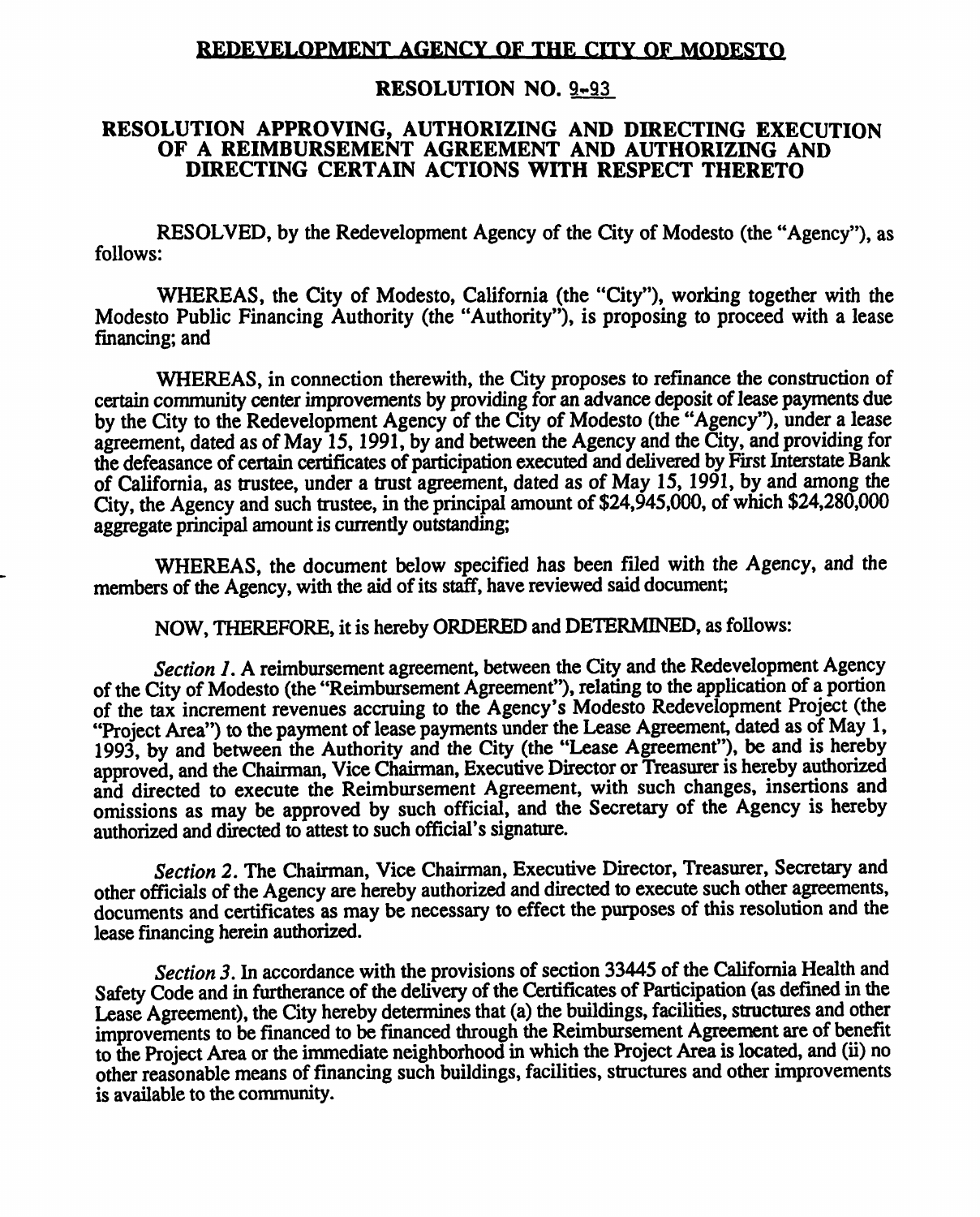*Section <sup>4</sup>.*This Resolution shall take effect upon its adoption by this board.

\* \* \* \* \* \*\* \*

<sup>I</sup>, the undersigned Secretary of the Redevelopment Agency of theCity of Modesto, hereby certify that the foregoing is <sup>a</sup> full, true and correct copy of <sup>a</sup> resolution duly adopted by the Agency at <sup>a</sup> meeting thereof on the 20th day of April, 1993, by the following vote of the members thereof:

**AYES:** Bird, Dobbs, Friedman, Acting Mayor Cogdill

**NOES:** None

**ABSTAIN:**

**ABSENT:** Muratore, Patterson, Mayor Lang Secretary **WUDY** C. HALL

**APPROVED AS TO FORM**

Michael <sup>D</sup>. Milich, City Attorney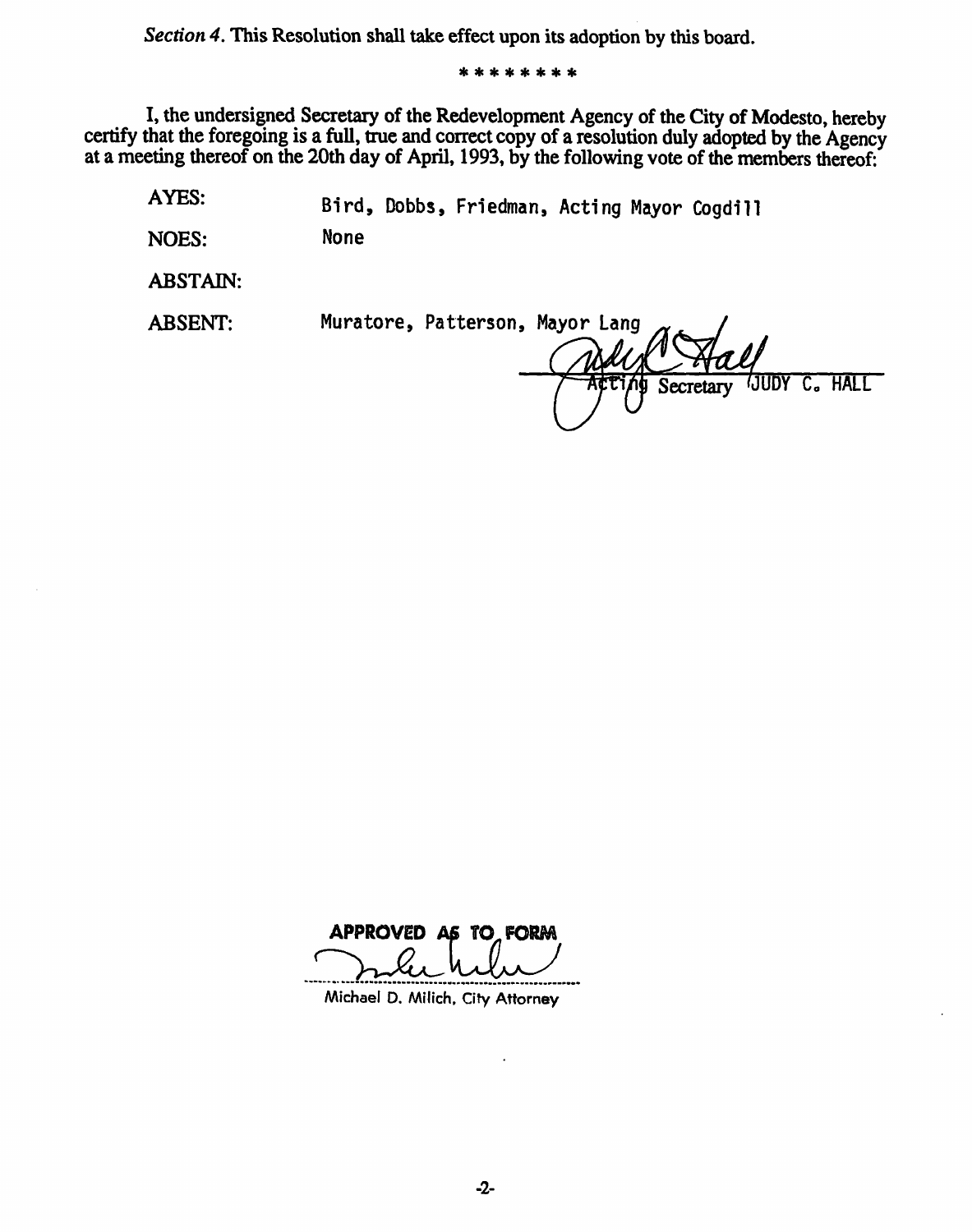#### **MODESTO REDEVELOPMENT AGENCY RESOLUTION NO . <sup>1</sup> <sup>0</sup>- <sup>9</sup> <sup>3</sup>**

A RESOLUTION APPROVING AN AGREEMENT BETWEEN THE REDEVELOPMENT AGENCY OF THE CITY OF MODESTO AND WILJAN MODESTO , L.P. FOR DEVELOPMENT OF THE PLAZA PROJECT

BE IT HEREBY RESOLVED by the Redevelopment Agency of the City of Modesto that the agreemen<sup>t</sup> between the Agency and Wiljan Modesto, L.P. for development of the Plaza Project, <sup>a</sup> mixed-use project in the vicinity of the Centra Plaza , be, and it is hereby approved.

BE IT FURTHER RESOLVED that the execution of said agreemen<sup>t</sup> by the designated Agency officials be authorized.

The foregoing resolution was introduced at <sup>a</sup> special meeting of the Redevelopment Agency of the City of Modesto held on the <sup>4</sup>th day of May , 1993, by Agency member **Cogdill ,** who moved its adoption, which motion being duly seconded by Agency member Patterson , was upon roll call carried and the resolution adopted by the following vote:

AYES:

Agency members: **Bird, Cogdill, Dobbs, Friedman, Muratore, Patterson, Chairperson Lang**

NOES: Agency members: **None**

ABSENT: Agency members: **None**

**y** ATTEST: *Nouin* 

Secretary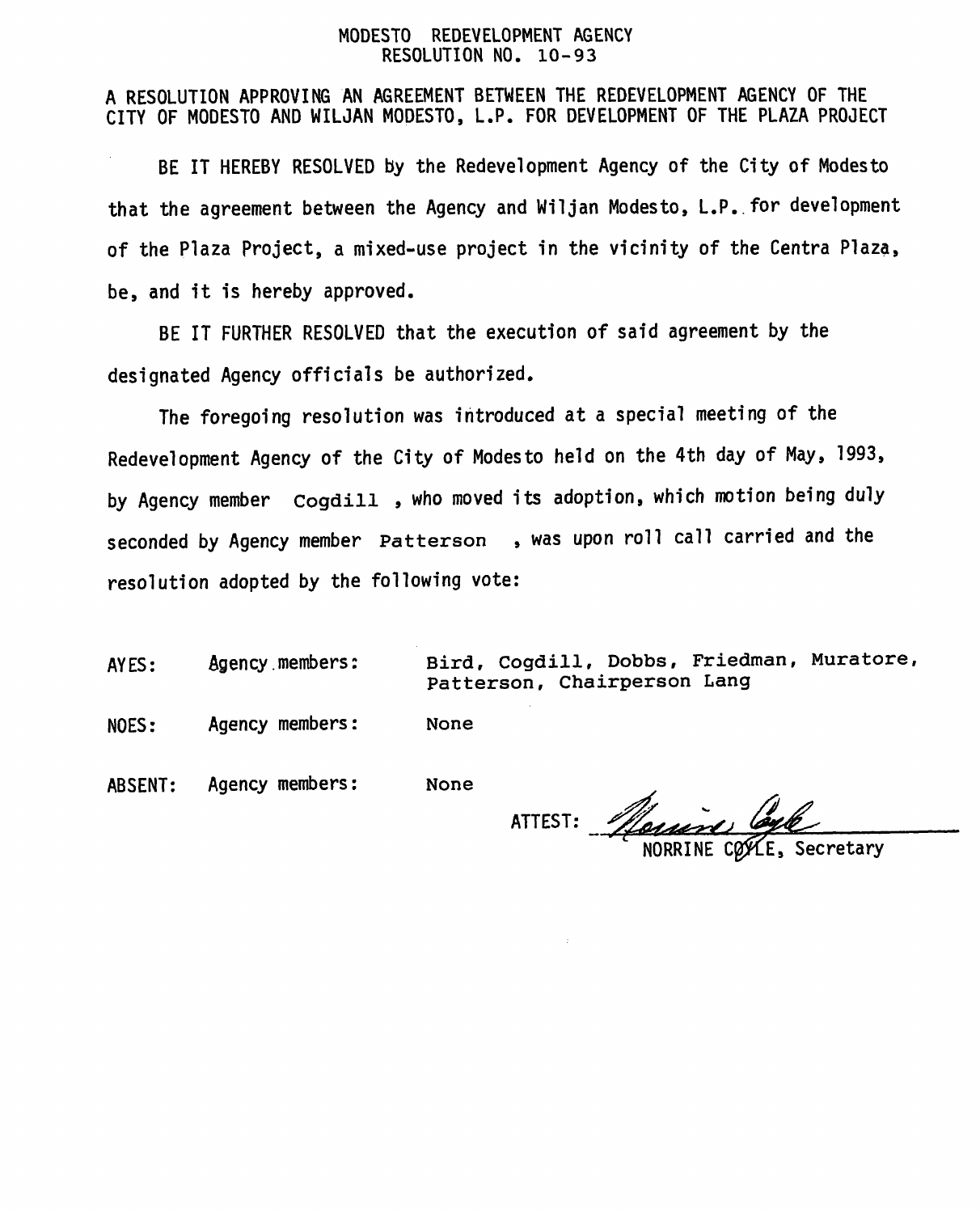#### **MODESTO REDEVELOPMENT AGENCY RESOLUTION NO. 11-93**

#### **A RESOLUTION APPROVING A NEGOTIATING AGREEMENT BETWEEN THE MODESTO REDEVELOPMENT AGENCY AND WILJAN MODESTO , L.P./REGENT PARTNERS FOR THE PLAZA PROJECT**

**BE IT HEREBY RESOLVED by the Redevelopment Agency of the City of Modesto that the negotiating agreement between the Modesto Redevelopment Agency and Wiljan Modesto, L.P./Regent Partners for the Plaza Project be, and it is hereby approved.**

**BE IT FURTHER RESOLVED that the execution of said agreement by the designated agency officials be authorized.**

**The foregoing resolution was introduced at <sup>a</sup> special meeting of the Redevelopment Agency of the City of Modesto held on the 6th day of July, <sup>1993</sup>, by Agency Member Cogdill , who moved its adoption, which motion being duly seconded by Agency Member Muratore, was upon roll call carried and the resolution adopted by the following vote:**

**Bird, Cogdill , Dobbs , Friedman, Muratore, Patterson, Chairperson Lang AYES: Agency Members:**

**NOES: Agency Members: None**

**ABSENT: Agency Members: None**

**ATTEST: rJU HALL , Acting Secretary**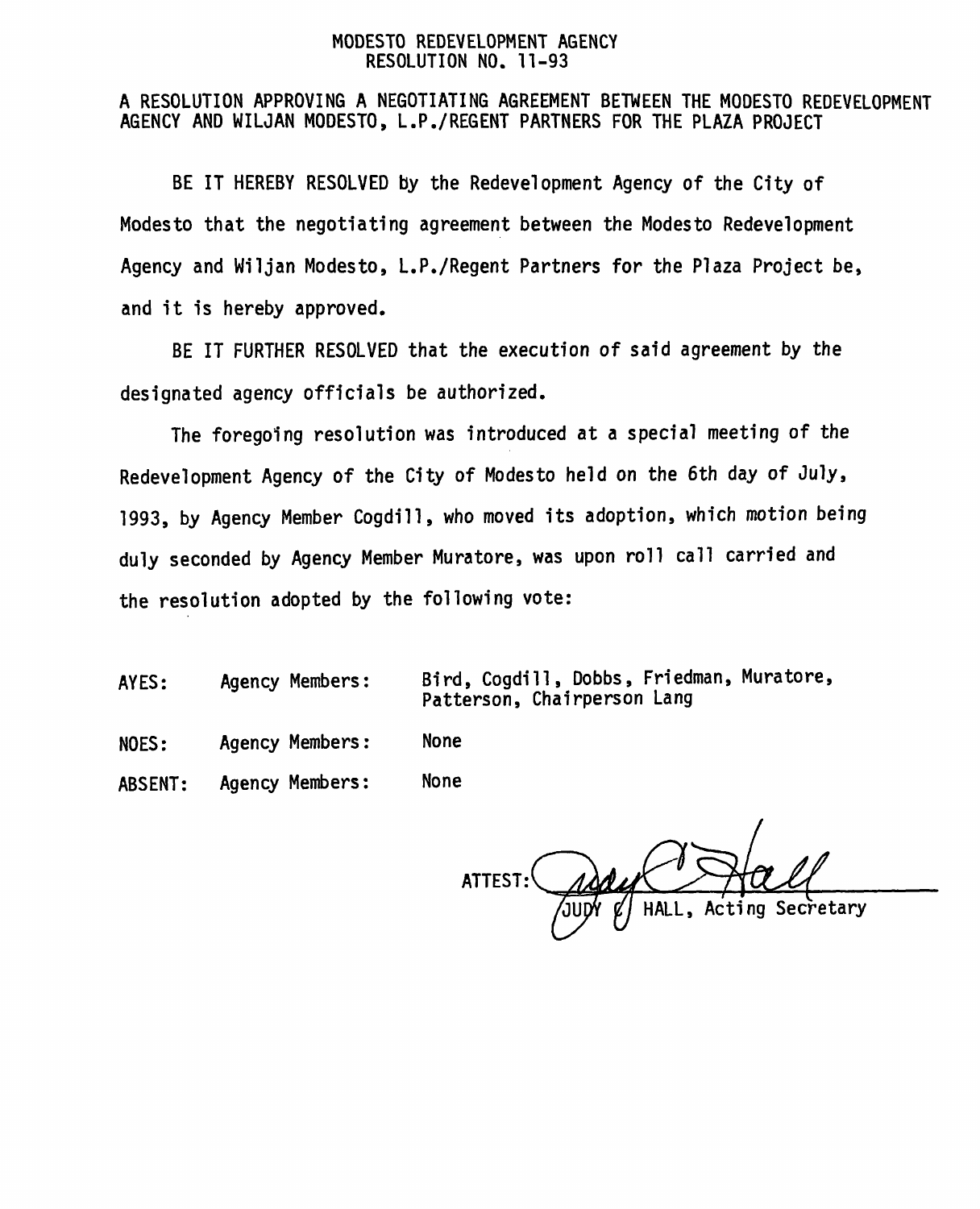#### MODESTO REDEVELOPMENT AGENCY RESOLUTION NO. **1 2-9 3**

# <sup>A</sup> RESOLUTION APPROVING <sup>A</sup> NEGOTIATING AGREEMENT BETWEEN THE MODESTO REDEVELOP- MENT AGENCY AND McDONALDS FOR THE PROPERTY AT 9TH AND <sup>I</sup> STREETS

BE IT HEREBY RESOLVED by the Modesto Redevelopment Agency that the negotiating agreement between the Agency and McDonalds for the Plaza Project, property located at 9th and <sup>I</sup> Streets be, and it 1s hereby approved.

BE IT FURTHER RESOLVED that the execution of said agreement by the designated Agency officials be authorized.

The foregoing resolution was introduced at a special meeting of the Redevelopment Agency of the City of Modesto held on the 13th day of July, 1993, by Agency member **Patterson** , who moved its adoption, which motion being duly seconded by Agency member **Cogdill** , was upon roll call carried and the resolution adopted by the following vote:

AYES: Agency members:

**Bird, Cogdill, Dobbs, Friedman, Muratore, Patterson, Chairperson Lang**

NOES: Agency members:

**None**

ABSENT: Agency members: **None**

ATTEST:

Torrine Coyle

NORRINE COYLE $\boldsymbol{\varphi}$ **Secretary**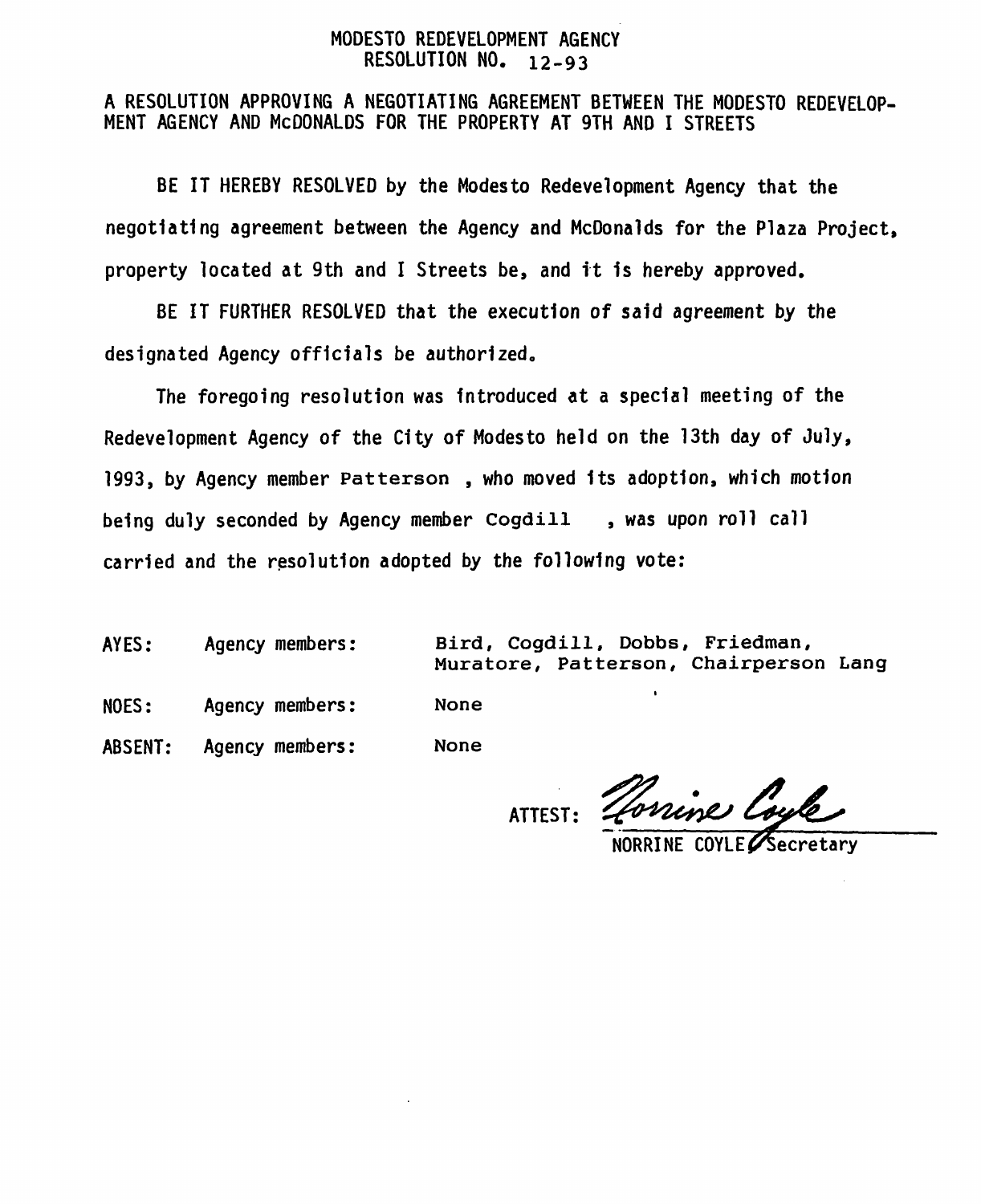#### **MODESTO REDEVELOPMENT AGENCY RESOLUTION NO. 13-93**

**A RESOLUTION AUTHORIZING THE EXECUTIVE DIRECTOR TO SEND A LETTER TO THE COUNTY OF STANISLAUS REQUESTING THAT STANISLAUS COUNTY AUDITOR-CONTROLLER/TREASURER-TAX COLLECTOR INCLUDE THE MODESTO REDEVELOPMENT AGENCY IN THE ALTERNATIVE METHOD OF PROPERTY TAX DISTRIBUTION KNOWN AS THE "TEETER PLAN".**

**WHEREAS, Revenue and Taxation Code Sections 4701 through 4717 allow for an alternate method of property tax apportionment called the "Teeter Plan", and**

**WHEREAS, under the plan, a county provides local agencies with their full tax levy upfront rather than just giving them actual collections. In exchange, the county collects late taxes and the penalties that accrue on delinguent payments, and**

**WHEREAS, participation in the plan is strictly optional for agencies, and**

**WHEREAS, the Modesto Redevelopment Agency staff has determined that inclusion of the Redevelopment Agency in the Teeter Plan would be beneficial to the Redevelopment Agency because 100% of the taxes billed in a year would be received in that year and the City would not need to be concerned about collection of delinquent property taxes, and**

**WHEREAS, the plan will result in a one-time estimated net revenue gain to the General Fund of \$397,003 in the current fiscal year,**

**NOW, THEREFORE, BE IT RESOLVED by the Redevelopment Agency that it hereby authorizes the Executive Director to send a**